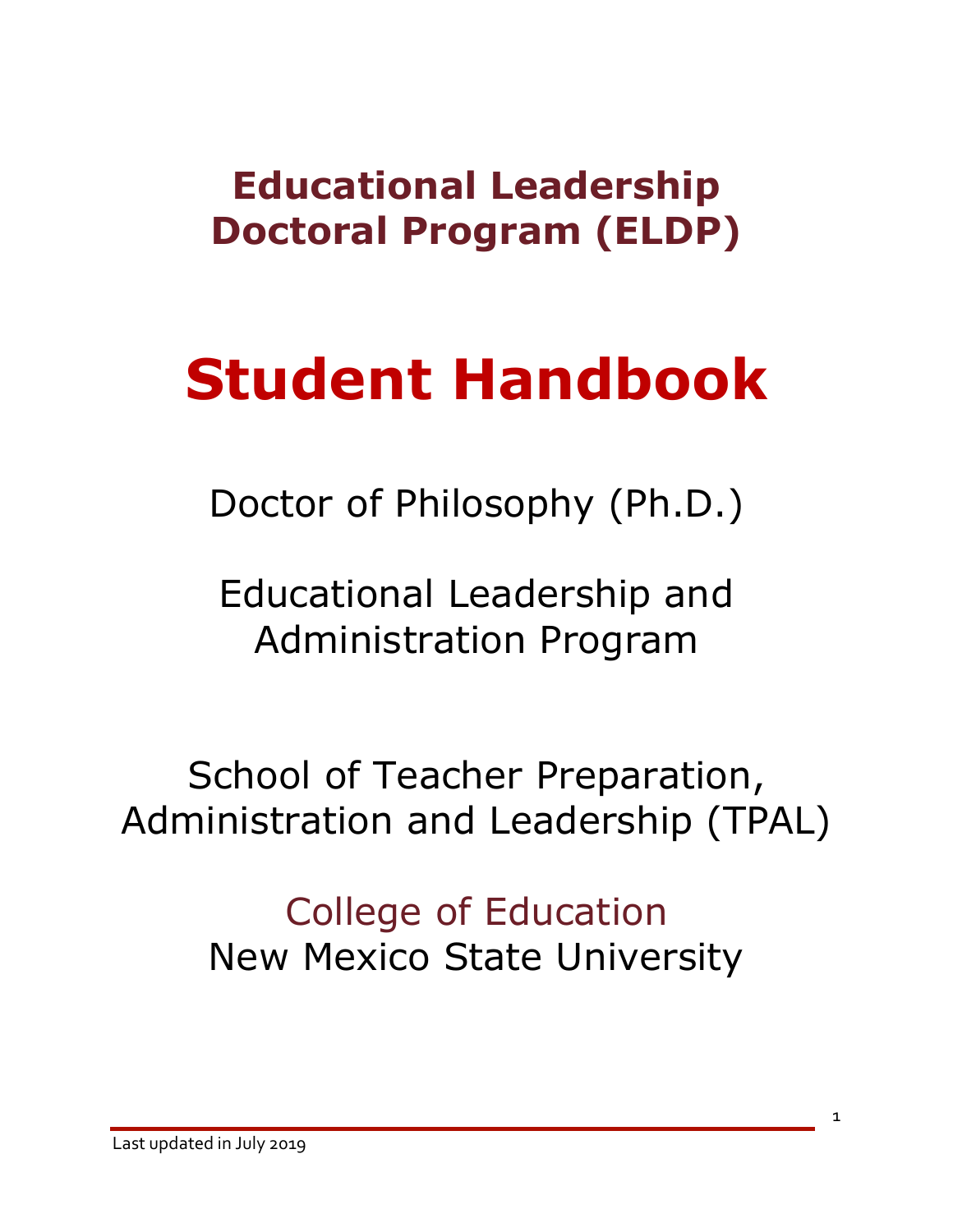# **Table of Contents**

| Standards for Student Social Conduct: Core Values and Behavioral Expectations |  |
|-------------------------------------------------------------------------------|--|
|                                                                               |  |
|                                                                               |  |
|                                                                               |  |
|                                                                               |  |
|                                                                               |  |
|                                                                               |  |
|                                                                               |  |
|                                                                               |  |
|                                                                               |  |
|                                                                               |  |
|                                                                               |  |
|                                                                               |  |
|                                                                               |  |
|                                                                               |  |
|                                                                               |  |
|                                                                               |  |
|                                                                               |  |
|                                                                               |  |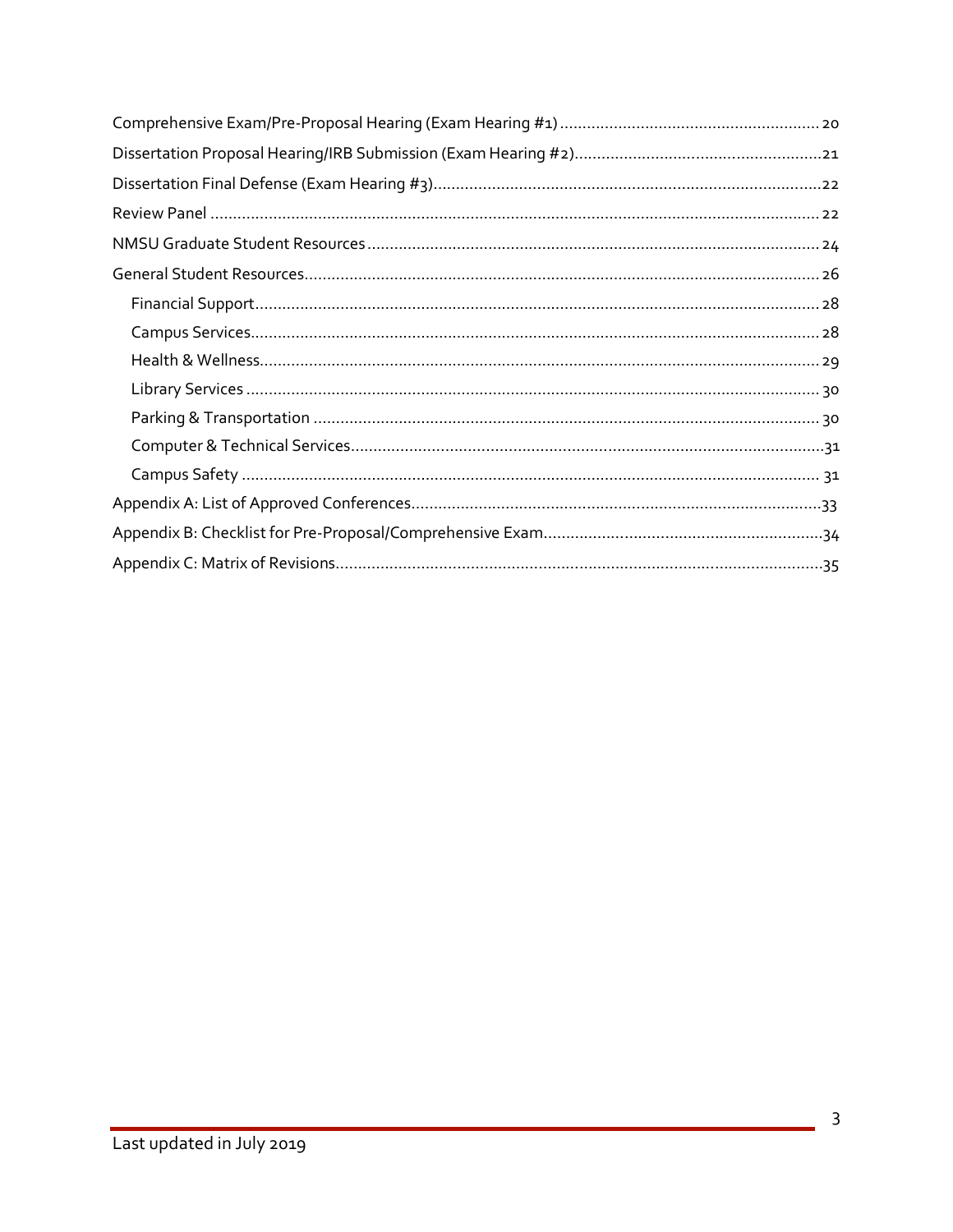Faculty

| <b>Azadeh F. Osanloo</b><br>Co-Director of TPAL<br>Professor<br>575-646-5976<br>azadeh@nmsu.edu                      | <b>Mary Prentice</b><br>Associate Professor<br>575-646-2962<br>mprentic@nmsu.edu |  |  |  |  |
|----------------------------------------------------------------------------------------------------------------------|----------------------------------------------------------------------------------|--|--|--|--|
| <b>Henrietta Williams Pichon</b><br>Interim Associate Dean<br>Associate Professor<br>575-646-3453<br>Pichon@nmsu.edu | <b>Kristin L. Kew</b><br>Assistant Professor<br>575-646-4081<br>kew@nmsu.edu     |  |  |  |  |
| <b>Rene Guillaume</b><br>Assistant Professor<br>575-646-1536<br>reneog@nmsu.edu                                      | <b>Brenda Rubio</b><br>Assistant Professor<br>575-646-2435<br>brerubio@nmsu.edu  |  |  |  |  |
| <b>Pamela Gray</b><br>Assistant Professor<br>575-646-2434<br>pgray@nmsu.edu                                          |                                                                                  |  |  |  |  |

# School of Teacher Preparation, Administration, and Leadership

#### **Vision**

We serve the State of New Mexico, borderlands and global communities with socially responsive scholarship, innovative programs, and collaborative initiatives in education that foster and enhance the capacity of educators and communities to advance equity, democracy, and social justice in education and society.

#### **Mission**

As a School within a land-grant and Hispanic Serving Institution, we support and advocate for equitable education for all, especially historically marginalized and multicultural/multilingual communities and students with exceptionalities. We accomplish this through teaching, scholarship, public service, the preparation of teachers and leaders, and collaborations across the disciplines and with our constituents.

# Doctoral Studies in Educational Leadership and Administration

The mission of the Educational Leadership and Administration (ELA) Program at New Mexico State University (NMSU) is to prepare and graduate capable, skillful and dynamic educational leaders for a diverse society. Through the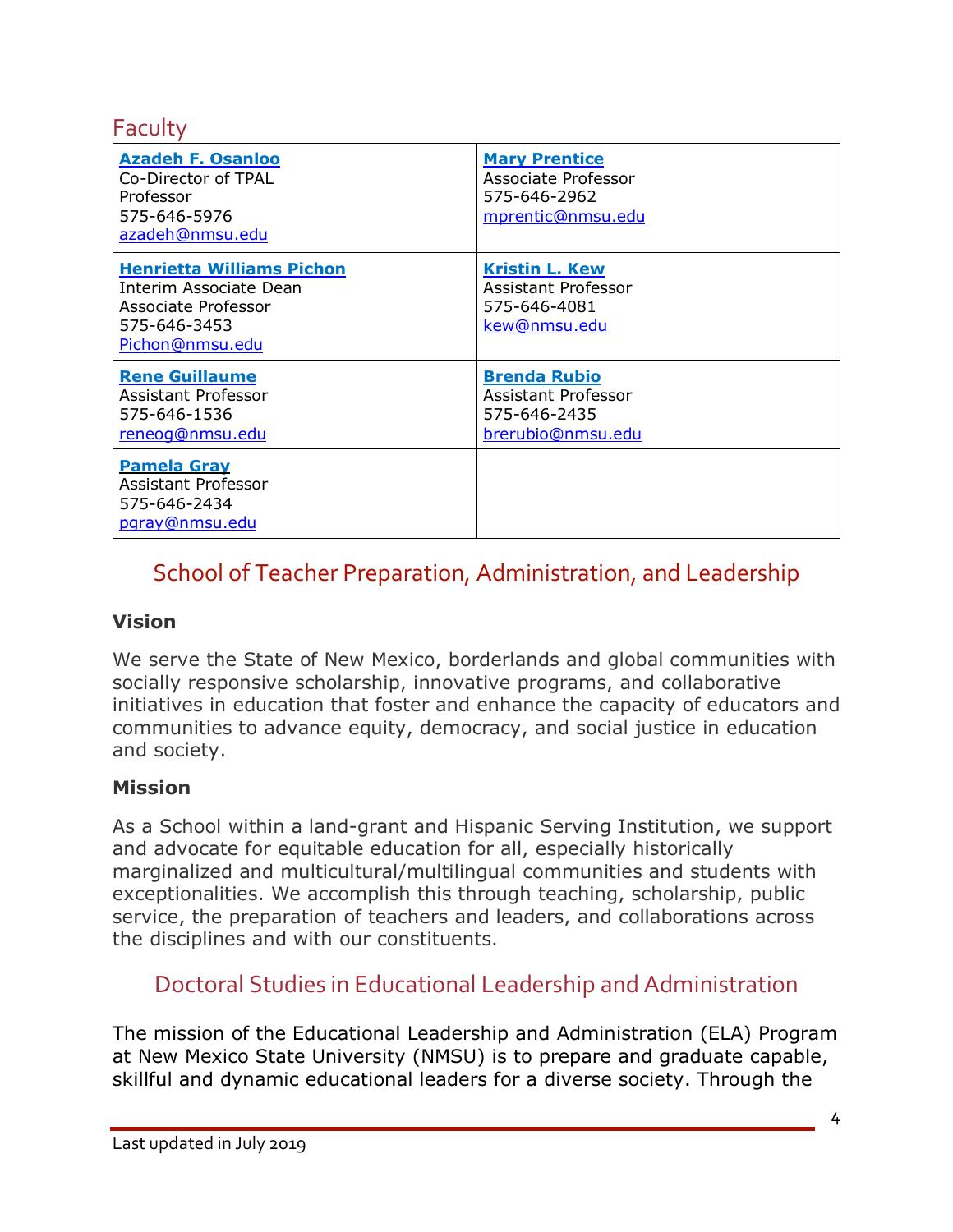use of theory and practice we aim to develop change agents and role models for socially just educational systems.

# **Social Justice Focus**

The ELA Program has a long-standing and long-term commitment to educational programs that embrace all students and promote within leaders an understanding of the necessity of upholding social justice. There are numerous definitions of social justice. Generally speaking, social justice is about assuring the protection of equitable access to liberties, rights, and opportunities, as well as taking care of the least advantaged members of society. Thus, whether something is just or unjust depends on whether it promotes or hinders equality of access to civil liberties, human rights, opportunities for healthy and fulfilling lives, as well as whether it allocates a fair share of benefits to the least advantaged members of society. Please remember that throughout the duration of your doctoral program, your studies will be anchored in the ideas and tenets of social justice. This is a program rooted in social justice and educational equity.

Brief reading list of social justice and educational leadership:

- Jean-Marie, G., Normore, A., & Brooks, J. (2009). Leadership for social justice: Preparing  $21^{st}$  century school leaders for a new social order. *Journal of Research on Leadership Education, 4*(1), 1-31.
- Marshall, C. & Oliva, M. (2006). *Leadership for social justice: Making revolutions in education,* Boston, MA: Pearson Education.
- Theoharis, G. (2007). Social justice educational leaders and resistance: Toward a theory of social justice leadership. *Educational Administration Quarterly, 43*(2), 221-258.

The ELA Program adheres to the standards and guidelines defined by the Council for the Accreditation of Educator Preparation (CAEP), the University Council for Educational Administration (UCEA), and the New Mexico Public Education Department (NMPED).

ELA doctoral students should anticipate advanced academic challenges and expectations beyond the nominal acquisition of graduate credit. The doctoral program should expand students' horizons, provide a platform for students to meet new challenges in their professions, and transform them into scholars and leaders. In pursuing a doctoral degree, students are engaged in a new relationship to the acquisition of knowledge so they may: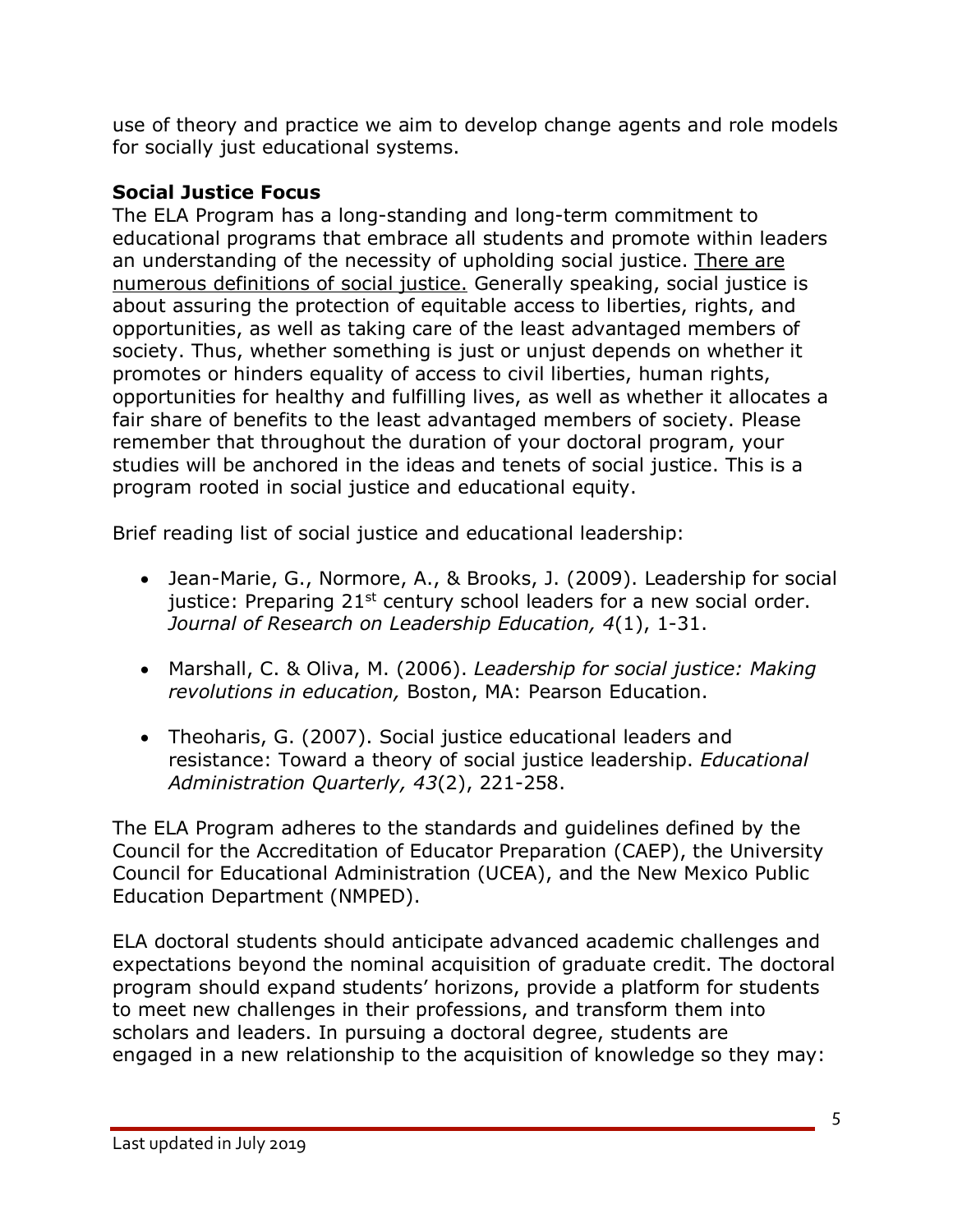- Appreciate research as a critical analytical skill
- Share an aspiration to cumulative collective knowledge
- Connect educational beliefs to a variety of theoretical foundations
- Understand practical implications of educational beliefs
- Facilitate learning within diverse communities

# The Educational Leadership Doctoral Program

The ELA Program mission is upheld and practiced in the Educational Leadership Doctoral Program (ELDP). ELDP represents the unique opportunity and responsibility ELA has to prepare educational leaders for socially just leadership, to foster educational programs, and to meet the needs of students across the state and along the U.S./Mexico border.

Students in ELDP should anticipate the academic rigor ELA embraces as its mission and NMSU maintains as a "High Research Activity" University.

• Concentrations include: *PK-12 Educational Administration; Community College Administration; University Administration*.

ELA has structured this program to meet the needs of full-time educators and administrators. The ELDP is a hybrid model involving face-to-face instruction and the use of distance education media (please note the University charges an additional fee per credit hour for all courses using distance education components). ELDP utilizes a cohort model in which students in each admitted cohort take all their ELA classes together, separating only when students enter the semester of their comprehensive exam. We have chosen this model because it has been shown to be related to higher student completion rates (Lei, Gorelick, Short, Smallwood, & Wright-Porter, 2011). Efforts for retaining educational leaders in a doctoral program are based on professional standards, educational trajectory and relatively high institutional expectations (Suleiman & Whetton, 2014). The cohort model provides support systems not intended to be rigid, however helpful insuring support, pace, evolution and direction for students in respective programs (Suleiman & Whetton, 2014). All ELDP students should be prepared, each semester, to participate in five weekends of classes (approximately one per month). Four of these weekends will be face-to-face classes. The four weekends will be at the Las Cruces campus in O'Donnell Hall; the College of Education building.

Additionally, there will be one weekend of classes that will be asynchronously facilitated through distance education modalities. Students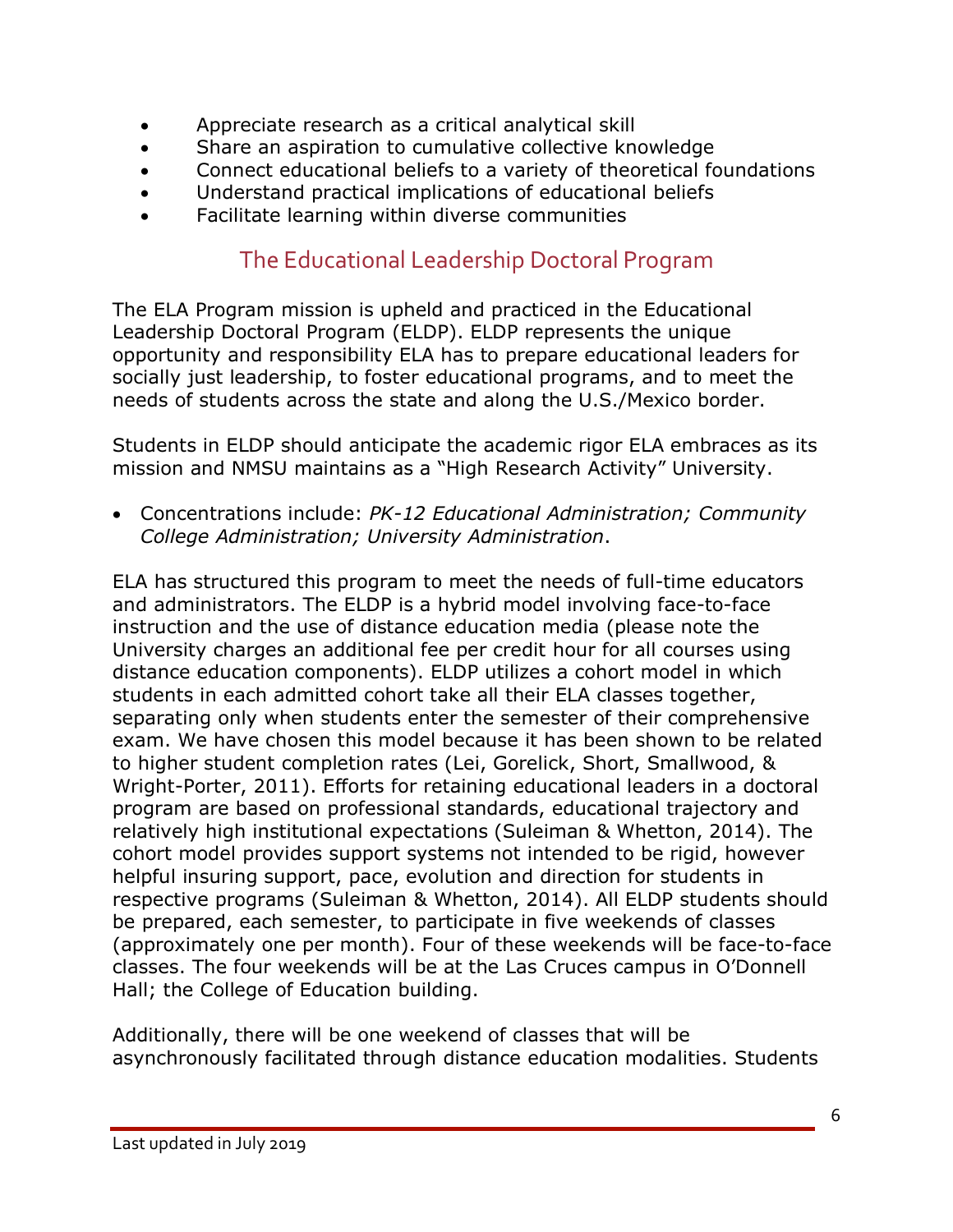should be prepared to work concurrently through spring, summer, and fall semesters with limited breaks in study/coursework.

# *Distance Education*

ELDP is a distance education program. This means all distance education courses from NMSU are delivered using the most innovative technology and methods available, including web-based technologies, Interactive Television, faculty exchanges, and off-site classes. Students are responsible for paying the NMSU distance education fees throughout the duration of the program.

#### **NOTE:** NMSU and ELA offices send emails *only to NMSU student email accounts.*

• Please check this account regularly to avoid missing important information regarding grades, course billing, deadlines, etc.

# Ph.D. Degree

The Ph.D. was designed to prepare graduates for scholarship, research, and/or teaching at a university or college level. Students must complete the entire ELDP course of study, pass the comprehensive exam, and successfully defend their dissertation in front of the dissertation committee, as well as, attend two research-focused conferences at their own expense. More information about the dissertation and the research conferences is provided in an upcoming section of this handbook. In addition to the course requirements outlined in the Schedule of Course Offerings (page 13), to earn a Ph.D. in the ELDP program students must fulfill two additional requirements: mandatory 15 hours of cognate work and journal article.

# Mandatory 15 hours of Cognate Coursework

Students wishing to earn the Ph.D. degree must take an additional 15 credit hours (five courses) in a concentrated area related to their research focus. In our program, we call these additional courses "cognates." *Courses previously taken will not be accepted toward ELA program completion*. Three courses (9 credits) must be from NMSU but outside of the ELA department. The remaining two courses (6 credits) may be taken in ELA, outside of ELA, or from another accredited university. For courses taken at another university, it is the student's responsibility to complete NMSU's required paperwork to transfer these courses into NMSU. Specific information about cognate courses is provided on pages 10-11 of this handbook.

For those who desire to take cognate courses in ELA, the Program will typically offer one non-cohort doctoral class at least once per year. This course is open to any doctoral student at the University. It is not reserved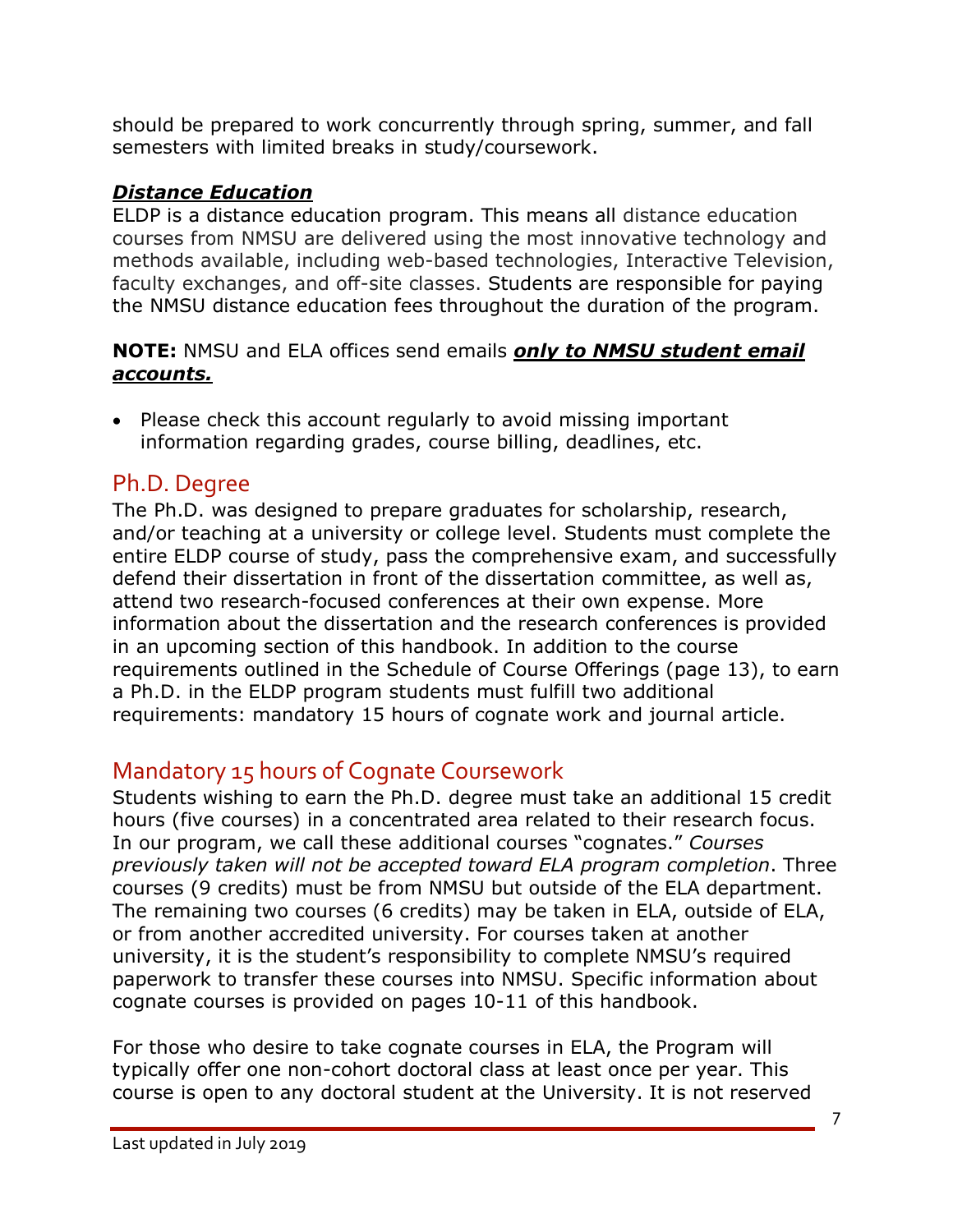for ELDP cohort students alone, and thus the course may fill quickly with students from other departments. This non-cohort ELA class may either be face-to-face, distance-delivered, or a hybrid of the two.

Any cognate class taken must be doctorate level or must be at the highest level of offerings in a particular program (i.e., courses in programs that do not offer doctoral degrees, but only offer master's degrees would be allowed as possible cognate courses). **All courses must be approved by the student's advisor prior to course enrollment**. Students may take the first cognate class during the second semester of the ELDP program. Students may not take cognate classes during their first semester to for acclimation into the doctoral program.

# Mandatory Journal Article Submission

In addition to the 15 hours of cognate classes, Ph.D. students are required to prepare a manuscript for publication to a peer-reviewed academic research journal. At minimum, it must be in a manuscript draft format to be presented to the dissertation committee at the Final Defense. The manuscript must be on the student's dissertation research. It can be sole authored or co-authored with your dissertation chair (with the chair as second author). For specific information, please speak to your dissertation advisor once these assignments have been made.

# Changing Between the Ed.D. Degree and Ph.D. Degree

If you wish to change your degree mid-program you must complete the following steps: (1) provide a formal letter with your written rationale to your advisor for the change, (2) obtain ELA advisor approval, (3) obtain ELA department head approval, and (4) agree to any additional requirements and potential delay of completion, if applicable. You have until August  $1<sup>st</sup>$  of the next calendar year from start of the program to make this change (approximately 1 year). You can only change your degree **ONE** time.

# Doctoral Admissions Policy

Each October, ELA will post-doctoral application materials on the program website (https://ela.nmsu.edu/index/academics/docpage/). Step-by-step instructions will guide applicants in compiling the required materials. Completed applications must be received in our office by 5 pm MST on January  $15<sup>th</sup>$  (or the first business day after this date if January  $15<sup>th</sup>$  falls on a weekend or holiday). **There are no exceptions to this deadline.**

Additionally, to be considered for selection, NMSU requires students to apply to the NMSU Graduate School. This is entirely separate from the ELA application. The Graduate School application requires students submit all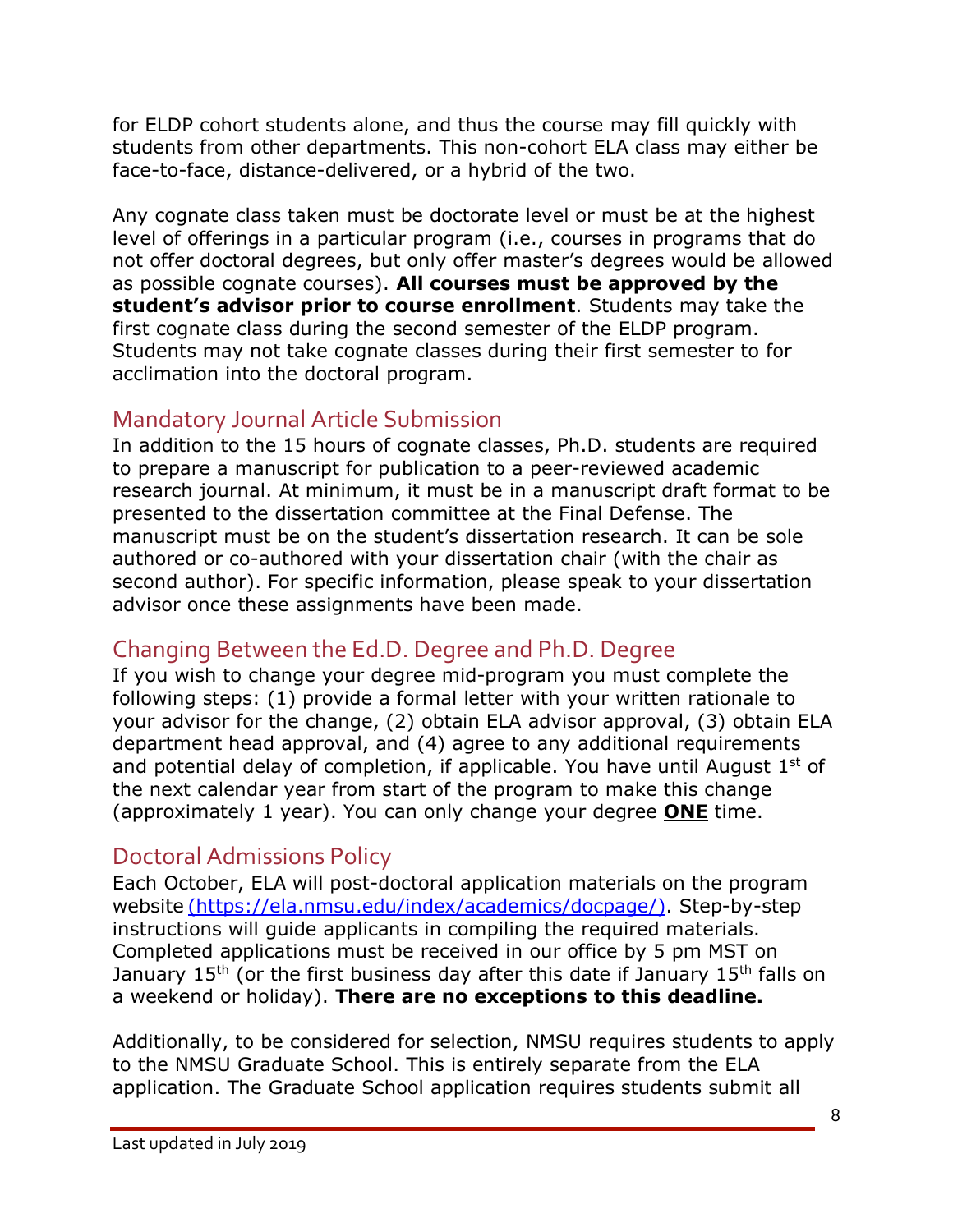required documents directly to the Graduate School as indicated on their website (http://prospective.nmsu.edu/graduate/apply/index.html). ELA will not forward documents sent by mistake. The Graduate School application must also be completed by January  $15<sup>th</sup>$  at 5 pm MST. Again, there are no exceptions to this deadline.

Students will be notified of their acceptance by mid-spring of the application year. Accepted students will be asked to complete a form verifying their desire to join the next cohort of doctoral students. Failure to return the signed copy (via mail, fax, or e-mail) by the deadline indicated on the form will result in forfeiture of acceptance. Once accepted, students must also attend a mandatory orientation.

# Mandatory Student Orientation

In the summer before the new ELDP cohort begins taking classes, ELA hosts a required student orientation. This orientation is scheduled on a Saturday, typically in July, and lasts the full day. Students will receive information about the ELDP program and about NMSU, as well as training on the use of CANVAS, which is the course platform that hosts the online portion of each course. Additionally, students will receive training on using the NMSU library and requesting items remotely, receive information about how to register for fall courses, and meet with the instructors of the courses. Students who do not attend this orientation will be dropped from the cohort.

# Standards for Student Social Conduct: Core Values and Behavioral

# **Expectations**

Students and faculty each have responsibility for maintaining an appropriate learning environment. Students who fail to adhere to such behavioral standards may be subject to discipline. Faculty have the professional responsibility to treat all students with understanding, dignity, and respect, to guide classroom discussion and to set reasonable limits on the manner in which they and their students express opinions. Professional courtesy and sensitivity are especially important with respect to individuals and topics dealing with differences of race, culture, religion, politics, language, sexual orientation, gender variance, and nationalities. For further information, please see the link below to the University Standards for Social Conduct. The Program adheres to this code of conduct.

https://studenthandbook.nmsu.edu/student-social-code-of-conduct/part-iiistandards-for-student-social-conduct/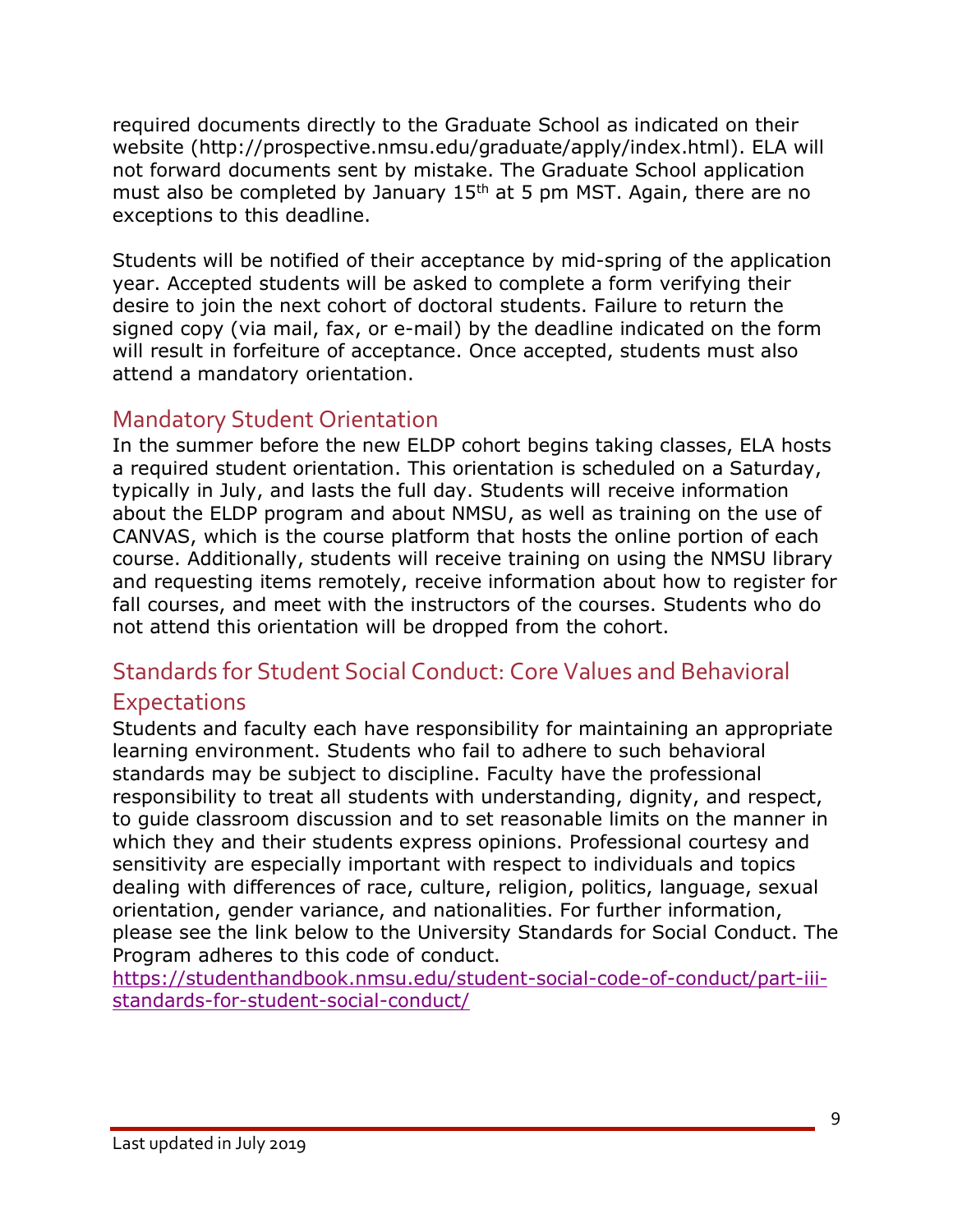# General Advisor(s) and Dissertation Chair(s)

In the first semester of the program, students will be assigned a "general" faculty advisor. This advisor is the first "go-to" contact when students have a question or a concern. The general advisor is the person who approves and disapproves conference requests for the ELDP requirement (see *Required Research Conferences*, page 12) and approves cognate courses for Ph.D. students (see *Cognate Courses for Ph.D.*, page 10-11). The general advisor is not necessarily meant to guide the student through the dissertation process.

For the dissertation and with input from the students, the department will assign each student a dissertation chair to replace the general advisor. Once students have a dissertation chair, they will be able to contact that person for all academic and dissertation questions. The dissertation chair must be a currently employed full-time ELA college or tenured/tenure-track faculty member. Dissertation chairs are typically assigned in the spring semester of the second year of course work; during Qualitative Research II.

# Change of Dissertation Chair

In the event dissertation chair is unable to meet the obligations of chairing the dissertation due to retirement, resignation, illness, or other extenuating circumstances a student may need to change their dissertation chair. These requests are handled and approved by the Department Head on a case-bycase basis.

# Cognate Courses for Ph.D.

Students accepted to the Ph.D. doctoral program must take an additional 15 hours (five courses) of doctoral-level coursework. The goal of the cognate is to deepen the students' knowledge in a specific focus area relating to the dissertation and/or the research that will be conducted as a new faculty member after graduation. Students will meet with their assigned ELA general advisor to initially decide on a cognate focus and select approved courses. No cognate courses can be taken in the first semester of the doctoral program. This gives students time to meet with their advisor and discuss cognate areas that may be a good fit with their research focus.

Finding the courses to take for the cognate area is *solely the responsibility of the student*. Students cannot transfer in credits earned prior to beginning the ELDP program; once they enter the program, they may be allowed to (with prior approval from the student's general advisor) take up to six hours (two courses) at another accredited university. It is the students' responsibility to complete the required steps to request the transfer of courses into the program of study (see the Graduate School Handbook for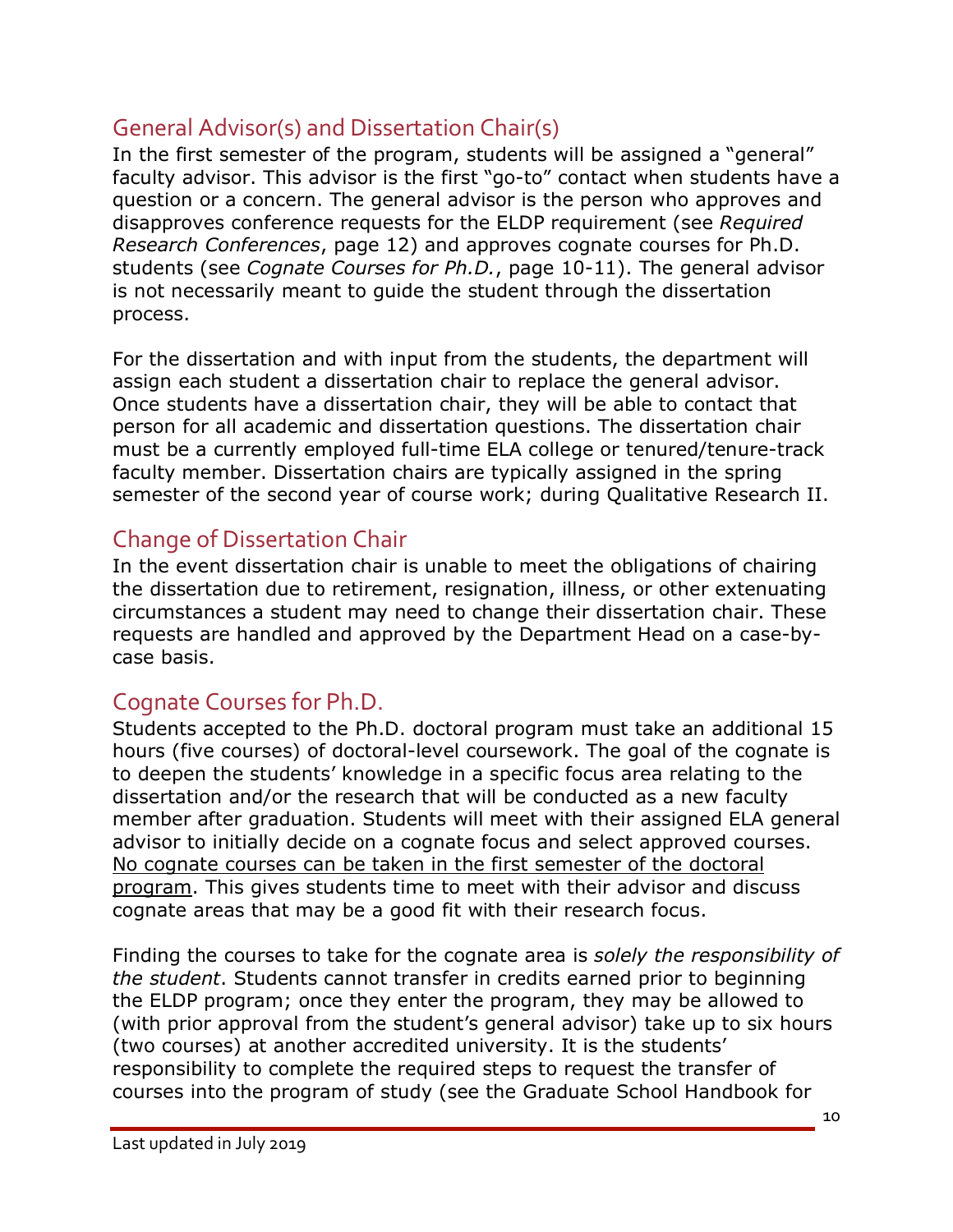#### details). *All coursework, including cognate courses, must be completed before the student is eligible to take the comprehensive exam, which occurs in the first semester of ELA 700 hours.*

At times, ELA will offer a doctoral level special topics course in addition to required coursework. This course is open to doctoral students in other departments and colleges, and topics will vary based on the particular instructor's area of interest. Students working toward a Ph.D. may take up to six hours (two courses) of doctoral level ELA Special Topics courses in fulfillment of the cognate hours. These courses are available for any student to take; they are not reserved for ELDP students. As always, students must receive approval from their advisors before taking any courses for the cognate. On occasion, and at the discretion of the student's advisor and with approval from the department head, an Independent Study course may be approved as a cognate course. The student must demonstrate learning outcomes for the course and provide a justification regarding the benefits for the course as it relates to their program trajectory.

# **Examples of Possible Cognates**

| Child and Family Development   | Program Evaluation/Data Analysis |  |  |  |  |
|--------------------------------|----------------------------------|--|--|--|--|
| Communication                  | <b>Research Methods</b>          |  |  |  |  |
| Feminist/Gender Studies        | Social Justice/Critical Theory   |  |  |  |  |
| Latino/a Studies               | Sociocultural Theory             |  |  |  |  |
| <b>Native American Studies</b> | Critical Race/LatCrit Theory     |  |  |  |  |

# Semester Structure of Class Meetings

Courses are offered each fall, spring, and summer semesters of the program. Within a semester, four class meetings are held at the Las Cruces campus and one class is conducted completely online. In between class meetings, coursework will be synchronous, asynchronous, or both. Please note that students are responsible for all the costs associated with travel, meals, lodging, and so forth that accrue from monthly trips to classes in Las Cruces.

# Course Offerings

Typically, two of the required courses are offered each semester (to meet the Graduate School's residency requirement, there are two semesters in which three courses will be offered (please see the Schedule of Course Offerings below for details). Both courses are offered during weekends.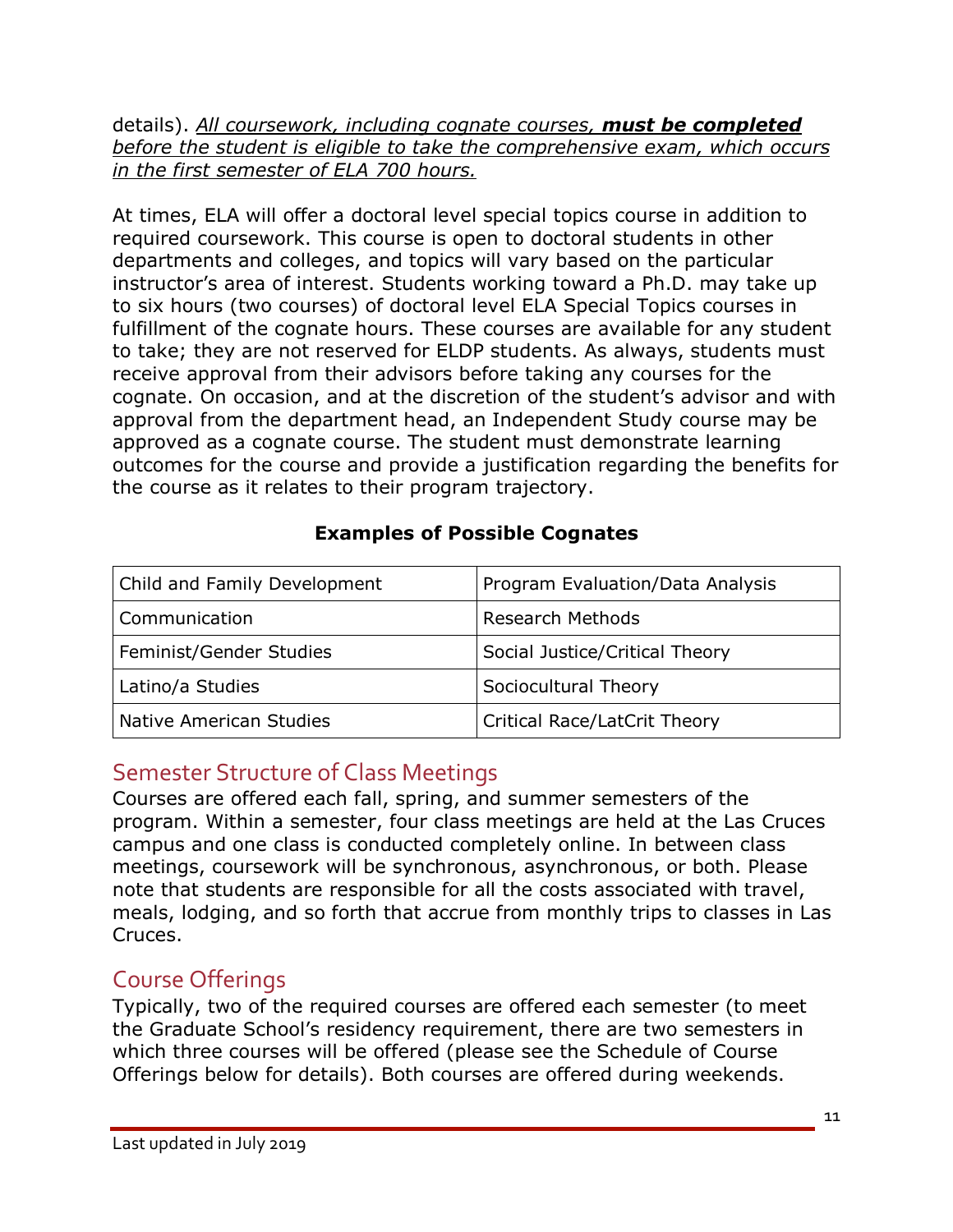Approximately once a month, students will attend one all day face-to-face class on Saturday (8:30-4:30 with an hour for lunch), and the other class all day on Sunday (8:00-3:30 with half an hour for lunch). Students must attend all class sessions. Only previously approved absences will be allowed. Emergency absences will be excused after the class only with appropriate and relevant documentation. Please check with the individual instructor for course policies regarding absences.

# Incomplete Grades

Students may request an instructor to assign an Incomplete grade only if the student is unable to complete the course due to circumstances beyond the student's control that develop after the last day to withdraw from the course (see current Graduate Handbook for dates). Examples of appropriate circumstances include documented illness, documented death or crisis in the student's immediate family, etc. In no case is an Incomplete to be used to avoid the assigning of D, F, or Unsatisfactory grades for marginal or failing work; per the Graduate School, to be considered for an "Incomplete" the student MUST be currently passing the course (see instructor syllabus to define a "passing" grade). To assign an 'I' grade, the instructor will state in writing the steps necessary to complete the remaining coursework. The student will sign this document and a copy will be provided to the student. The agreed-upon work must be completed in a manner satisfactory to the instructor. The work must be completed within 12 months of the last official day of the class.

\*Please note: Each course is not offered each semester. If a student is granted an "I", completion of the course may add significant time to the duration of the program. Students with "I" grades cannot take ELA 693 Dissertation Seminar until the "I" grade has been changed to a passing grade (A or B) by the instructor.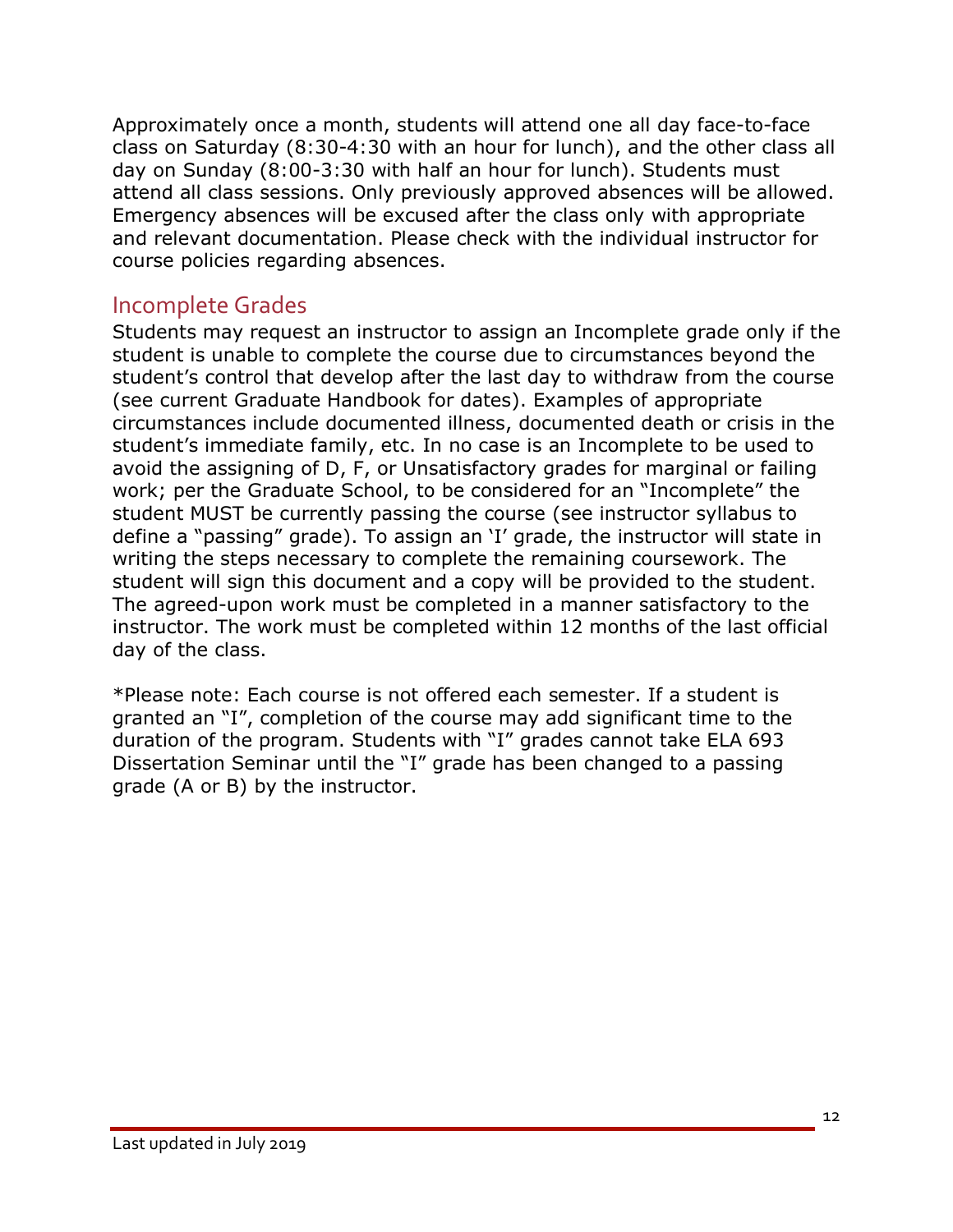# Schedule of Course Offerings

#### **Fall #1: 2 classes, 6 credit hours**

ELA 620 Doctoral Seminar: Organizational Theory ELA 685 Elements of Research

#### **Spring #1: 2 classes, 6 credit hours**

ELA 622 Quantitative Research I ELA 623 Qualitative Research I

#### **Summer #1: 2 classes, 6 credit hours**

ELA 630 Concepts of Leadership in Education ELA 671 Foundations of Educational Administration

#### **Fall #2: 2 classes, 6 credit hours**

ELA 682 Quantitative Research II ELA 670 Advanced Internship I

#### **Spring #2: 3 classes, 9 credit hours**

ELA 683 Qualitative Research II ELA 670 Advanced Internship II ELA 650 Higher Education Law (CC/Univ) Or ELA 679 Public School Law (PK-12)

#### **Summer #2: 3 classes, 9 credits**

ELA 635 Special Problems: Scholarly Writing & the Southwest Border ELA 689 Evaluation Design in Education ELA 655 Higher Education Finance and Funding (CC/Univ) Or ELA 676 Education Financial Management (PK-12)

#### **Fall #3: 1 class, 3 credits**

ELA 693 Dissertation Seminar

#### **Spring #3: 6 credit hours**

ELA 700 Doctoral Dissertation

#### **Fall #3: 6 credit hours**

ELA 700 Doctoral Dissertation

#### **Spring #3: 6 credit hours**

ELA 700 Doctoral Dissertation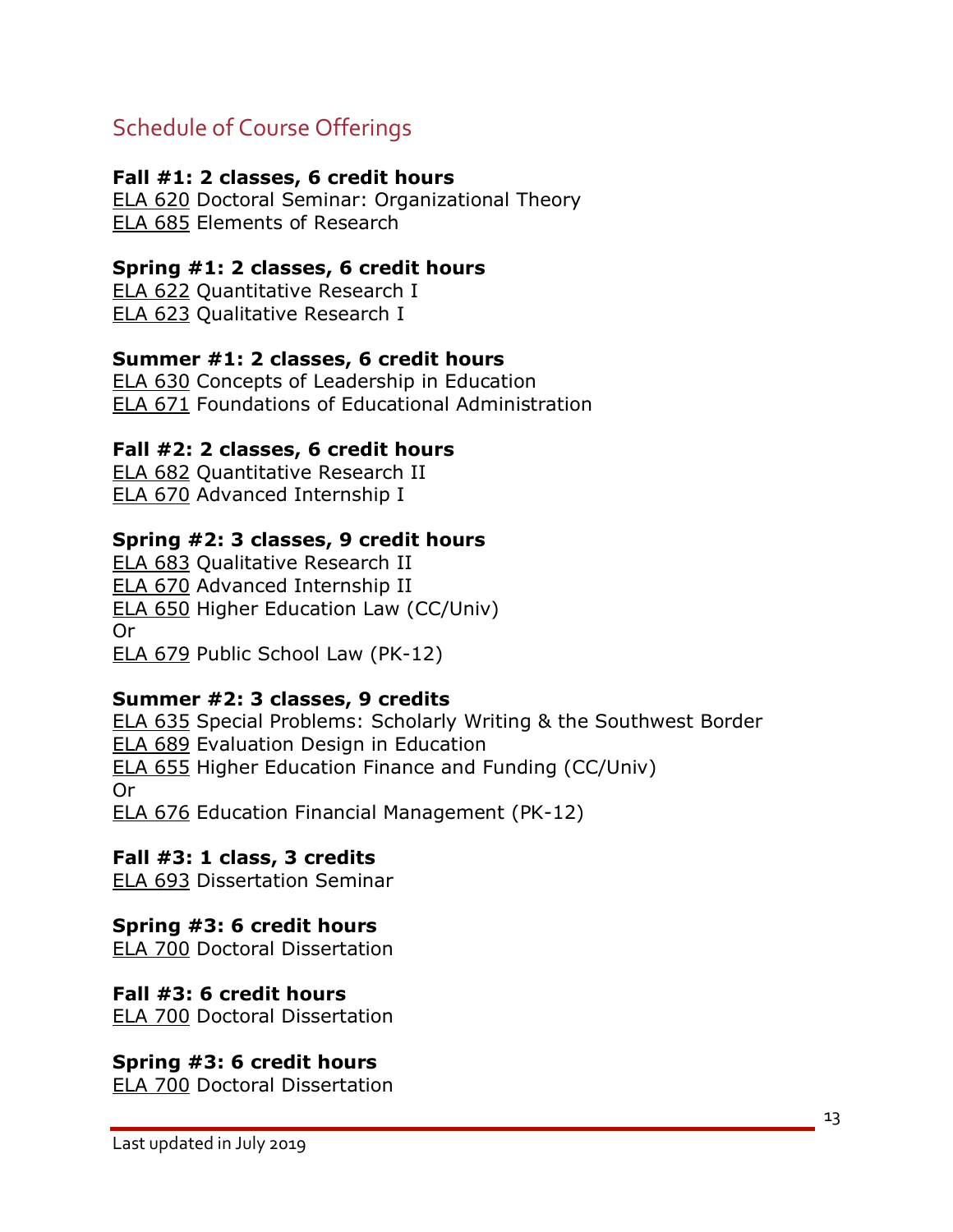# Course Registration

ELDP uses a cohort model, which means we accept one group of students at a time and, for each semester of that cohort's program of study. ELDP courses are closed to everyone but the particular cohort. Students will receive a copy of the Schedule of Course Offerings (see above), which lists the specific courses each semester that will be offered to the cohort. Each semester, when the Office of the Registrar releases the courses, students will receive an email from the department regarding course registration.

# Required Program of Study Submission

Students who have completed 12 credits of doctoral work (typically during their second spring semester) are required to file the "Program of Study" form for the doctorate before registering for additional courses. This form may be obtained from the website of University Admissions: http://prospective.nmsu.edu/graduate/forms/index.html.

# Textbooks and Course Materials

The NMSU Barnes and Noble bookstore requires all faculty members to submit book orders before the beginning of each semester. To find the book(s) for a course, go to the Barnes and Noble website, look up the course, and see the listing of books. Students are free to purchase these books from any venue. Please save all receipts for book purchases until receiving confirmation from the instructor that the book listed by the bookstore is the correct book and edition. ALWAYS be flexible and ready to return or exchange textbooks as needed.

# Required Research Conferences

To graduate from ELDP, students must attend two research-focused academic conferences during your program of study. These conferences must be research and education-based. Students will be provided with a list of approved conferences during their orientation (see page 32), and may attend these conferences (or any other approved research-based conference) at any time before ELA 700 coursework. Each student must pay for all travel to and from the conference as well as hotel, meals, taxi, tips, and any other accrued expenses. The conferences are held in different cities each year, and thus the full cost to attend each conference will vary by location. It is the students' responsibility to notify the ELA Programs Coordinator when this requirement is met. Documentation of requirement completion will be placed in students' folders. Documentation required is: (1) conference form, (2) proof of paid registration, (3) copy of front cover of conference program and (4) copy of name badge. Any other documentation will be considered supplemental.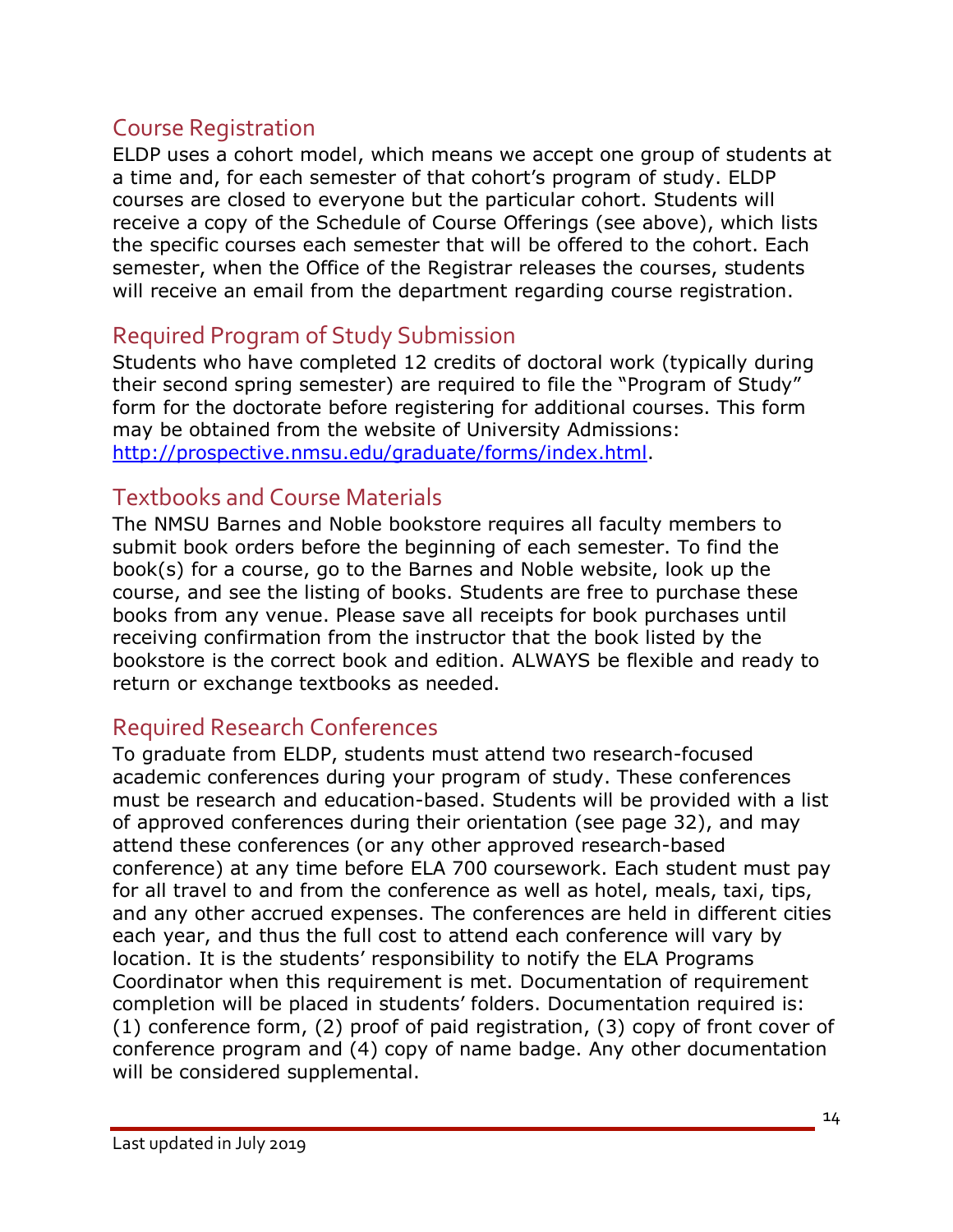# Internships

ELDP requires the students to complete two internships. Internships provide students with either experience working in an area of administration that is different from the student's regular job or experience conducting research for a program or project. Each internship placement site and scope of work is determined through consultation with the advisor. Each advisor will determine what assignments and documentation the students must complete to pass the course. In addition, students must complete 120 hours of work with the selected internship site. Although the students' on-site supervisors will provide feedback about the students' work, the advisors will determine the course based on successful completion of all agreed-upon internship activities, completion of 120 hours of work, and submission of all assignments.

# Academic Standing

ELA adheres to all NMSU Graduate School policies. Commonly referred to policies include the maintenance of a minimum cumulative GPA of 3.0 to remain a graduate student in the department. Students who receive a "B-" grade or below will be required to repeat that course and earn, at minimum, a "B" grade in the repeated course. Courses in which a student earns a "B-" grade or below will not be counted toward graduation. Please note that the next offering of any course may be a semester or more away. Courses are scheduled to meet the upcoming cohort's Program of Study.

Additionally, students who have less than a cumulative GPA of 3.0 at the end of any semester will be so informed and placed on probation by the Graduate School. If, during the next enrollment period, a student fails to achieve a cumulative grade point average of 3.0 or to show substantial improvement in the quality of work, the student will be suspended from courses for one semester by the Graduate School. Students must re-apply to the Graduate School and to the ELA department if the student wishes to continue in the ELDP program after the semester suspension. If the GPA remains below 3.0 after readmission, the student will be suspended for one year, and again, must reapply to both the Graduate School and to ELA for readmission. Please see the Graduate School Handbook for complete details.

If a student feels that a grade was incorrect, the student may appeal the grade. Please see the Graduate School Handbook for the seven-step process to appeal a grade. Each step must be followed as described for the grade appeal to be considered by the Appeals Board. Students with one or more grades of "B-" or below cannot take ELA 693 Dissertation Seminar until the student has retaken the course and received a passing grade (A or B).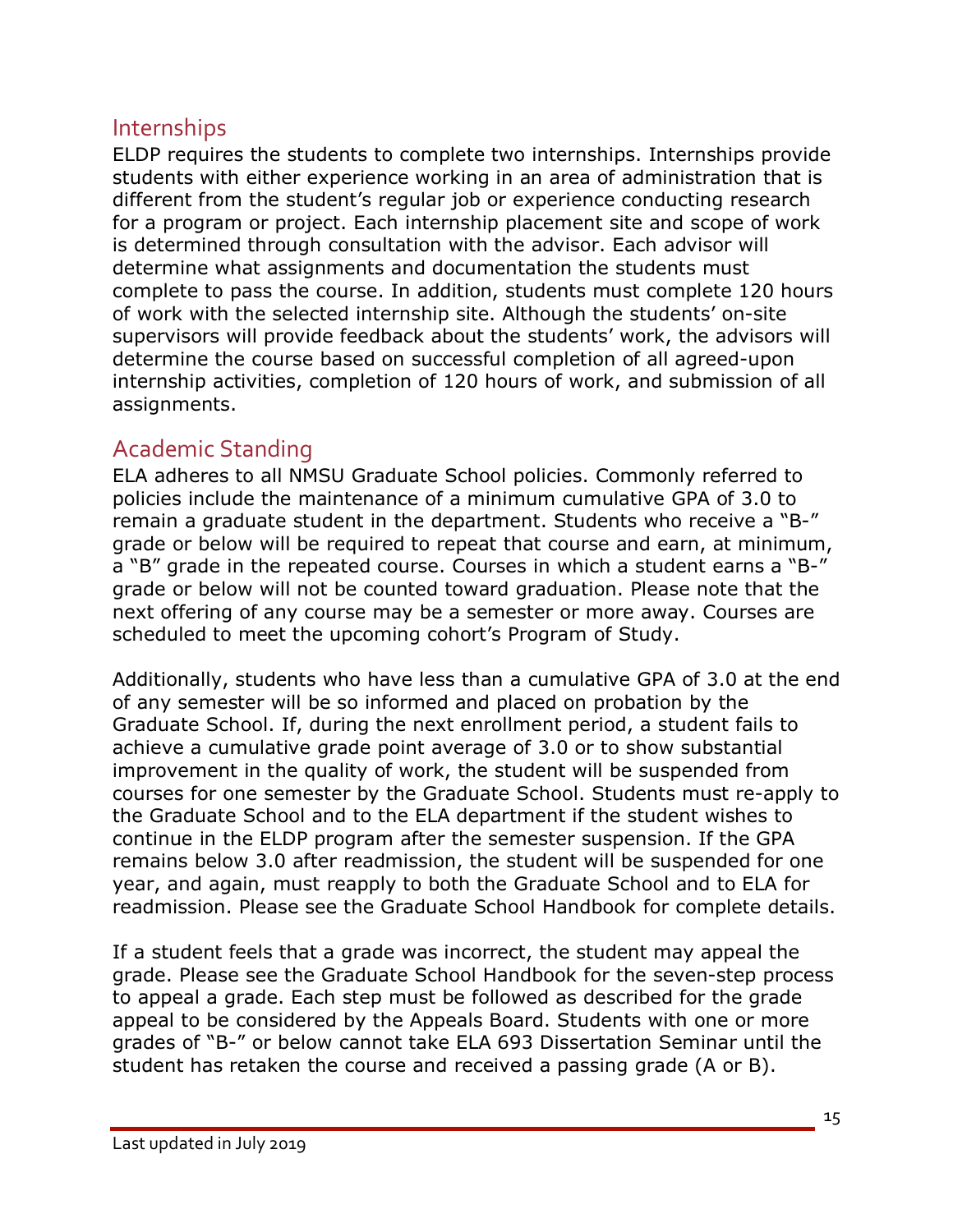# Stepping Out

Students are encouraged to take all courses with their cohort. In rare circumstances, a student may need to withdraw from a course or step out of all courses for a semester. If a student needs to withdraw from courses in the first semester of the degree program and with permission from the ELA Department Head and faculty, the student may be allowed to join the next accepted cohort. To do so, the student must submit a letter of request to return to the program prior to taking leave. In addition, students who need to step out of their current program o study need to be aware of the following policies:

- If the student did not request to be included in the next admitted cohort at the time that they left the first semester, then the student will need to reapply to the program as a new student. There is no guarantee the students who reapply will be selected again since the number and quality of applications are different each year. The student's new application will be considered in the same way as all new applications.
- If a student needs to withdraw from one or more courses once they have finished their first semester, the student must communicate the details of the withdrawal to the instructor of the course(s) and their advisor. The student may be allowed to continue taking courses with the cohort in subsequent semesters but will need to wait to take the missed courses(es) until offered to the next cohort. In consequence, the student may need to enroll in more courses than other cohort members in order to make up missed courses(es). \*Please note: ELA only schedules courses to provide the program of study for existing cohorts. *Make-up courses beyond these regularly scheduled cohort courses are not offered*. Additionally, and according to Graduate School policy, **students must finish all coursework** before taking the comprehensive exam. Students who have not completed all coursework, (even though their cohort colleagues may have), will not be able to move from coursework to comprehensive exam preparation by taking ELA 700 classes (see below for more information on these hours).
- If a student needs to withdraw from the University for two regular semesters (fall and spring), they should request a leave of absence from the Graduate School. The student must submit a formal written letter through the ELA Department Head, directed to the Dean of the Graduate School. Emails will not be accepted. The letter of request should include the beginning date of absence and the anticipated ending date for the period of absence.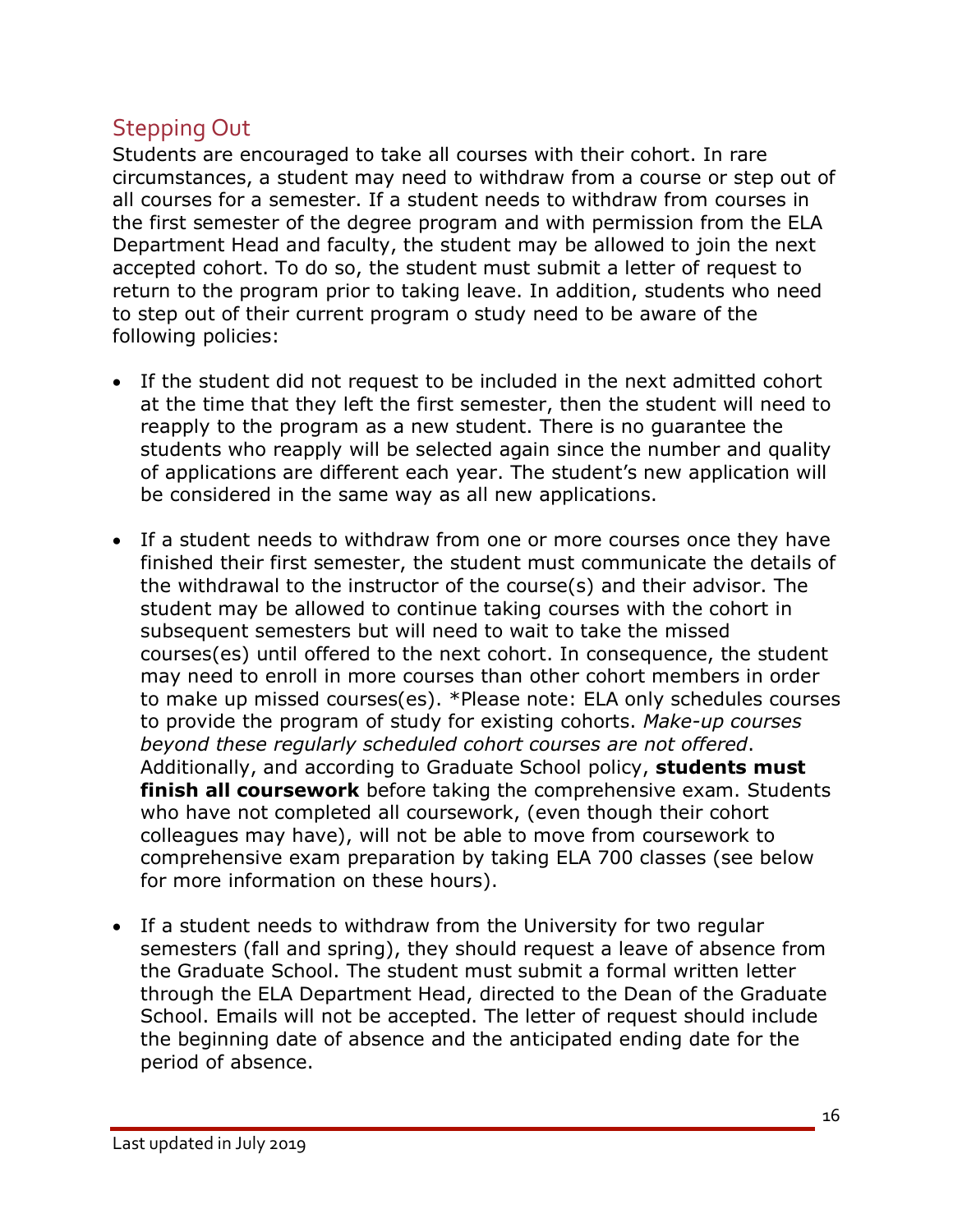- A graduate student on leave of absence will be expected not to use university facilities and place no demands upon the university faculty and staff, and therefore will pay no fees. Time spent on leave of absence status will not be counted toward time limits. A graduate student who fails to register for one calendar year without obtaining a leave of absence from the Graduate School will be considered withdrawn from the University and must make a formal application to the Graduate School for readmission at least 30 days prior to the semester that the student plans to enroll. Please consult the Graduate Catalog for specific details.
- **Students who do not enroll in coursework for two or more regular academic semesters (fall and spring)** without formal leave will be considered to have dropped out of the program. If the student wishes to resume studies, they must complete two steps in seeking readmission. First, the student must formally petition the ELA Department/faculty to return to the program. This petition should be a written letter to the ELA faculty as a whole, explaining the ways in which the student will be able to successfully finish their program if readmitted, along with what changes the student will make to ensure their success. The letter should be sent to the student's advisor, who then requests that the petition is put on the next ELA Faculty Meeting agenda for a discussion and vote. The student will be notified of the decision by the advisor. Second, if the student is accepted back into their program, they must reapply to the Graduate School.
- **Students who have finished their coursework, but not yet passed the comprehensive exam** and are absent without Graduate School leave for two or less regular academic semesters (fall and spring) must complete two steps in seeking readmission. First, students will be required to formally petition the ELA faculty in writing, for readmission to the program. In the written petition, the student must explain why they are now able to complete the degree program. Faculty will make a ruling and the result will be communicated to the student by either the student's previous dissertation chair or the ELA Department Head. If ELA allows the student to return to the program, the student must then reapply to the Graduate School.
- **Students who have finished their coursework, but not yet passed the comprehensive exam** and are absent without Graduate School leave for more than two regular academic semesters (fall and spring) will be required to complete the first two steps above. In addition, students will be required to retake the following courses: ELA 622 Ouantitative Research I, ELA 623 Qualitative Research I, ELA 682 Quantitative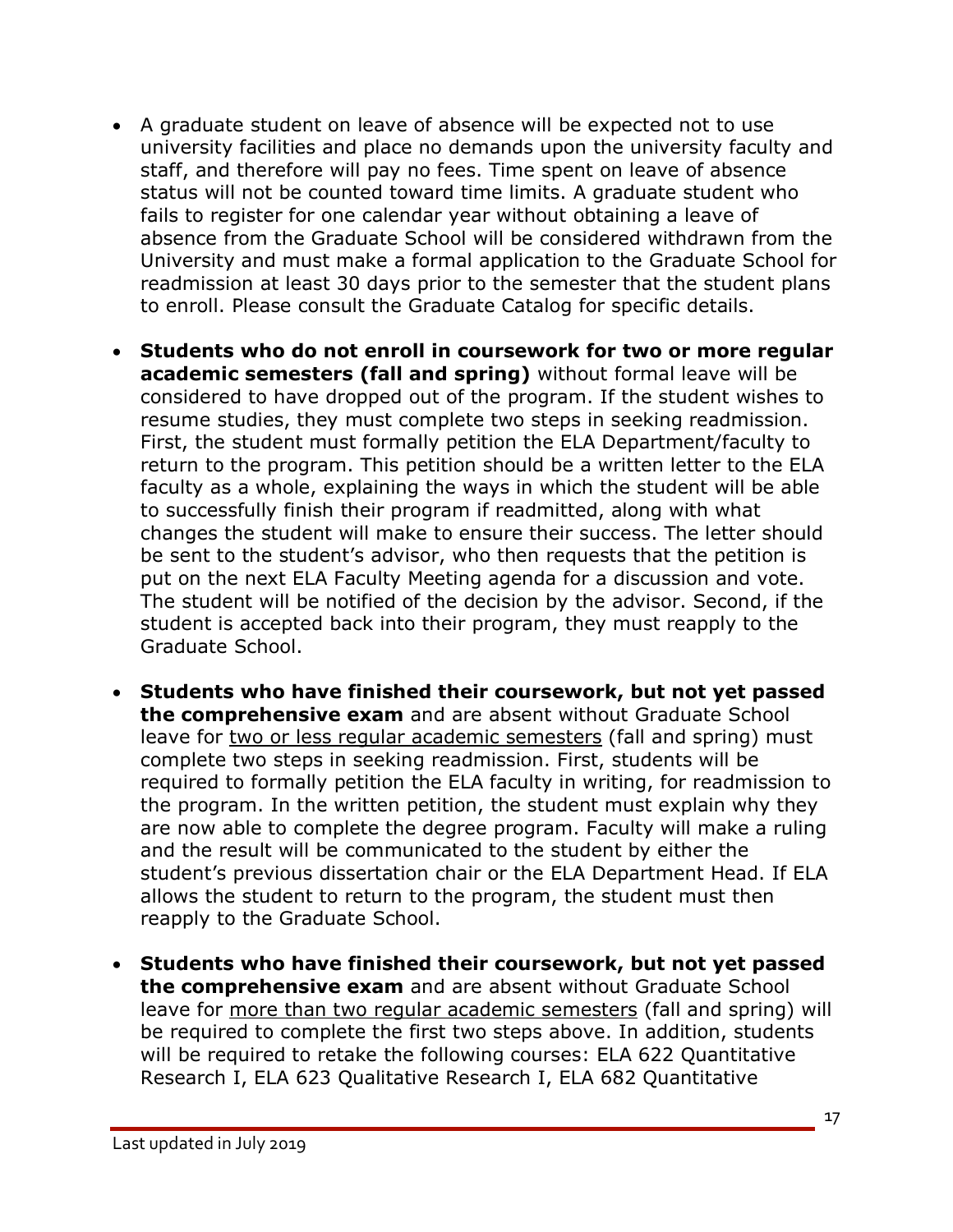Research II, and ELA 683 Qualitative Research II. The student will need to retake these course before they are allowed to take their comprehensive exam. To avoid retaking these courses, students should petition the unit for readmission prior to their fourth semester of absence.

- **Students who have finished coursework and passed the comprehensive exam**, but stopped enrolling in ELA 700 hours for two to more regular academic semesters (fall and spring) without requesting a formal leave of absence from the Graduate School (see Graduate Handbook for the steps) will need to formally petition the ELA faculty, in writing, for readmission to the program. In their petition, the student must explain why they are now able to complete the degree program. Faculty will make a ruling and the result will be communicated to the student by either the student's previous dissertation chair or the ELA Department Head.
- **Students who have finished coursework and passed the comprehensive exam,** and are absent without Graduate School leave for two regular academic semesters (fall and spring) must reapply to the ELA program. If accepted, and, in addition to taking in addition to taking ELA 622 Quantitative Research I, ELA 623 Qualitative Research I, ELA 682 Quantitative Research II, and ELA 683 Qualitative Research II, the student may be required to retake additional courses or retake the comprehensive exam as specified by the ELA faculty.
- If more than ten regular academic semesters (fall/spring), or five years have elapsed since the date of the comprehensive examination, the doctoral candidate will be required to retake the courses listed earlier and retake their comprehensive examination before allowed to hold their proposal hearing and final defense.

# Dismissal from ELDP

The School of TPAL adheres to the NMSU Code of Ethics and its accompanying Standards of Conduct promotes excellence in research and teaching at NMSU by identifying the principles, values, and expected behaviors that NMSU considers fundamental to the successful development of faculty and graduate students. The Code of Ethics has as its foundation the expectation that faculty and graduate students will act with integrity and respect, in an environment of shared responsibility for promoting excellence in research, teaching and professional service. The Code of Ethics and Standards of Conduct in this document describes accepted practices for Graduate Students, Faculty, Programs/Departments and the Graduate school. To obtain further information regarding NMSU's Code of Ethics and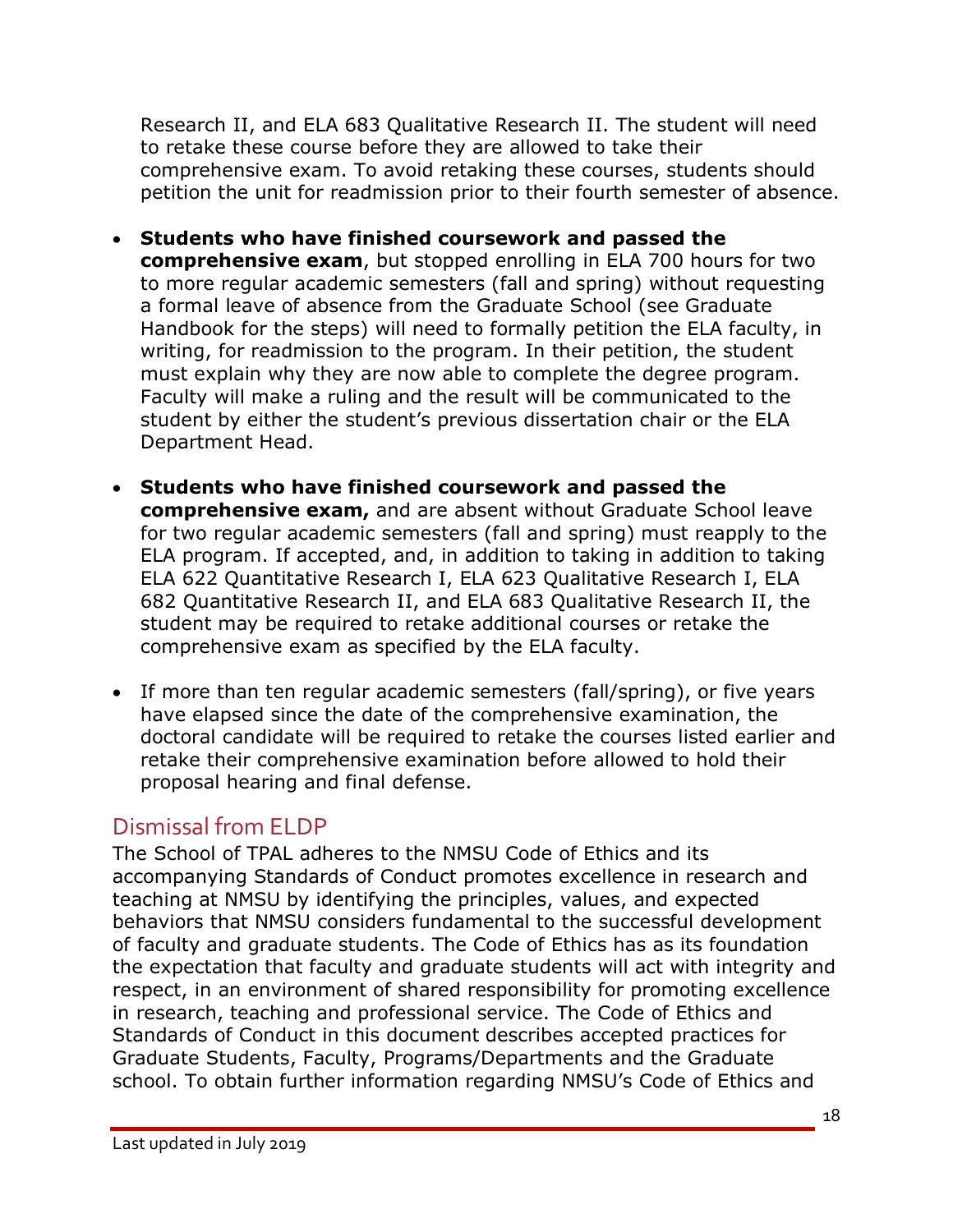the Graduate School's dismissal policy, please visit: https://gradschool.nmsu.edu/graduate-ethics-standards/

# Academic Conduct of Graduate Students

Students should consult the "Student Code of Conduct" section in the Student Handbook (see below for links) for information regarding definitions of misconduct. If the standards of conduct are deemed to have been breached by violations such as plagiarism, fabrication of data, etc., then the policies and procedures detailed in the Student Code of Conduct will be followed. If a student is unclear about the definition of plagiarism, cheating, etc., he or she should speak to their ELA advisor and/or course instructors. The burden of misunderstanding falls upon the student.

# Dissertation Hours

To complete the doctoral degree, students must take a minimum of 18 credits of ELA 700 Doctoral Dissertation. It is common for students to take more than these in order to complete the dissertation. ELA 700 allows students to work with their dissertation chair on a one-on-one basis. Each dissertation chair will have different guidelines and procedures for his or her students to follow. What a dissertation chair tells one student does not necessarily apply to other students with different dissertation chairs. Each dissertation chair determines how to assess the progress students are making on their dissertations. Students who are deemed to not be making progress will receive a grade of "U" (unsatisfactory) instead of "PR" (making progress). Students who receive three "U" grades in ELA 600 and ELA 700 Doctoral Dissertation may be dismissed from the program at the request of the dissertation chair or Department Head. Students are not required to register for ELA 600 or ELA 700 hours during the summer, as faculty members are on 9-month contracts, and therefore, not on contract during the summer.

# Dissertation Committee

Once students have been assigned a dissertation chair (typically during the spring semester of the second year of coursework in Qualitative Research II), the student and dissertation chair will work together to select faculty to be on the dissertation committee. This is the committee that will hear and grade the comprehensive exam, assess the dissertation proposal, and convene for the final dissertation defense. Once the committee is selected and has met for the student's comprehensive exam, a change of committee member will be considered on a case-by-case basis based on extreme reasons (i.e., committee member illness, faculty retirements, and faculty sabbaticals).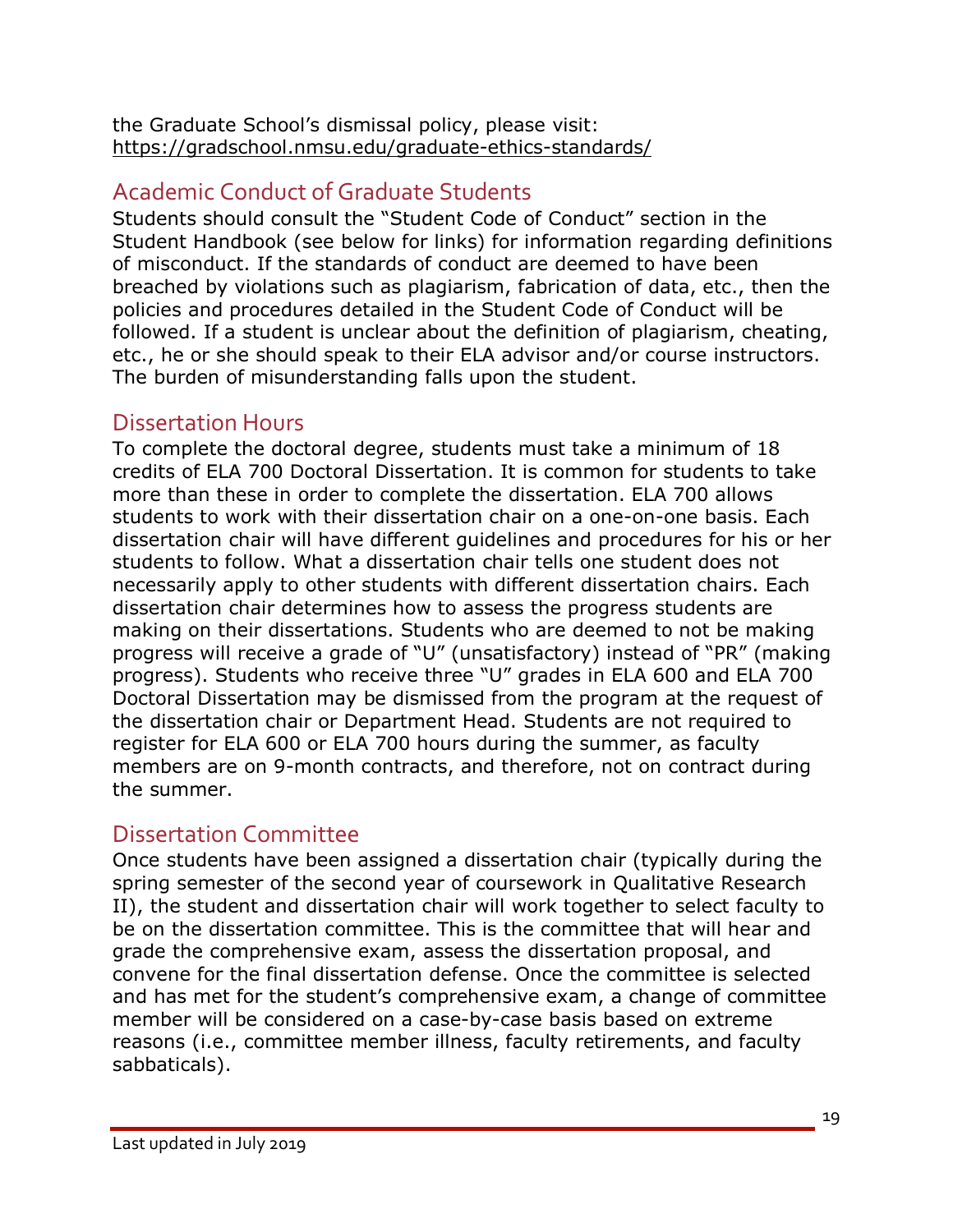The dissertation committee must be made up of four members. In addition to the dissertation chair (please see page 9), there are three other committee members on a dissertation committee. One of the other three members must be a currently employed full time ELA college or tenure/tenure track faculty member. A third committee member is most typically also a currently employed full time ELA college or tenure/tenure track faculty member. Under unique conditions, however, this third "departmental" committee member may be a graduate of the ELA doctoral program who and/or has specific expertise in the focus of the student's research. To be considered, the student would need to submit to his/her dissertation chair a memo detailing the unique expertise the student is seeking. This member must be approved by the Dissertation Chair and hold or be granted "Graduate Faculty Status". The third person must be vetted for conflict of interest and may not serve in a direct supervisory roll over the student. The fourth member must be chosen from a department outside of ELA and serves as the Graduate School Dean's representative. This person is responsible for completing paperwork, conducting the vote, and verifying that the exam was fair.

All dissertation committee members must hold Graduate Faculty Status as awarded by the Graduate School. The Graduate School lists all current graduate faculty members on its website.

At the end of each committee hearing, each member will vote to pass, fail, or adjourn the examination to a later date. Students will receive a "pass" if three or more committee members so vote. Students will fail if two or more members vote no. A third option is to adjourn the meeting. The meeting will be adjourned (postponed and rescheduled within three weeks of the date of the previous hearing) if there are at least two votes to adjourn.

All committee members must "attend" the comprehensive exam hearing, the proposal meeting, and the final dissertation defense. Attendance can be through synchronous connection methods such as Skype. Each of these three meetings of the committee is scheduled for two hours.

# Comprehensive Exam/Pre-Proposal Hearing (Exam Hearing #1)

In the semester after the student completes his or her final regular courses, the student is eligible to begin taking ELA 700 (Doctoral Dissertation) hours and preparing for the comprehensive exam. Students who do not complete the comprehensive exam in the first semester after completion of regular coursework can no longer enroll in ELA 700 hours; instead, the student will be enrolled in ELA 600 hours until the comprehensive exam is passed. ELA 600 hours do not count toward the 18 required hours of dissertation credits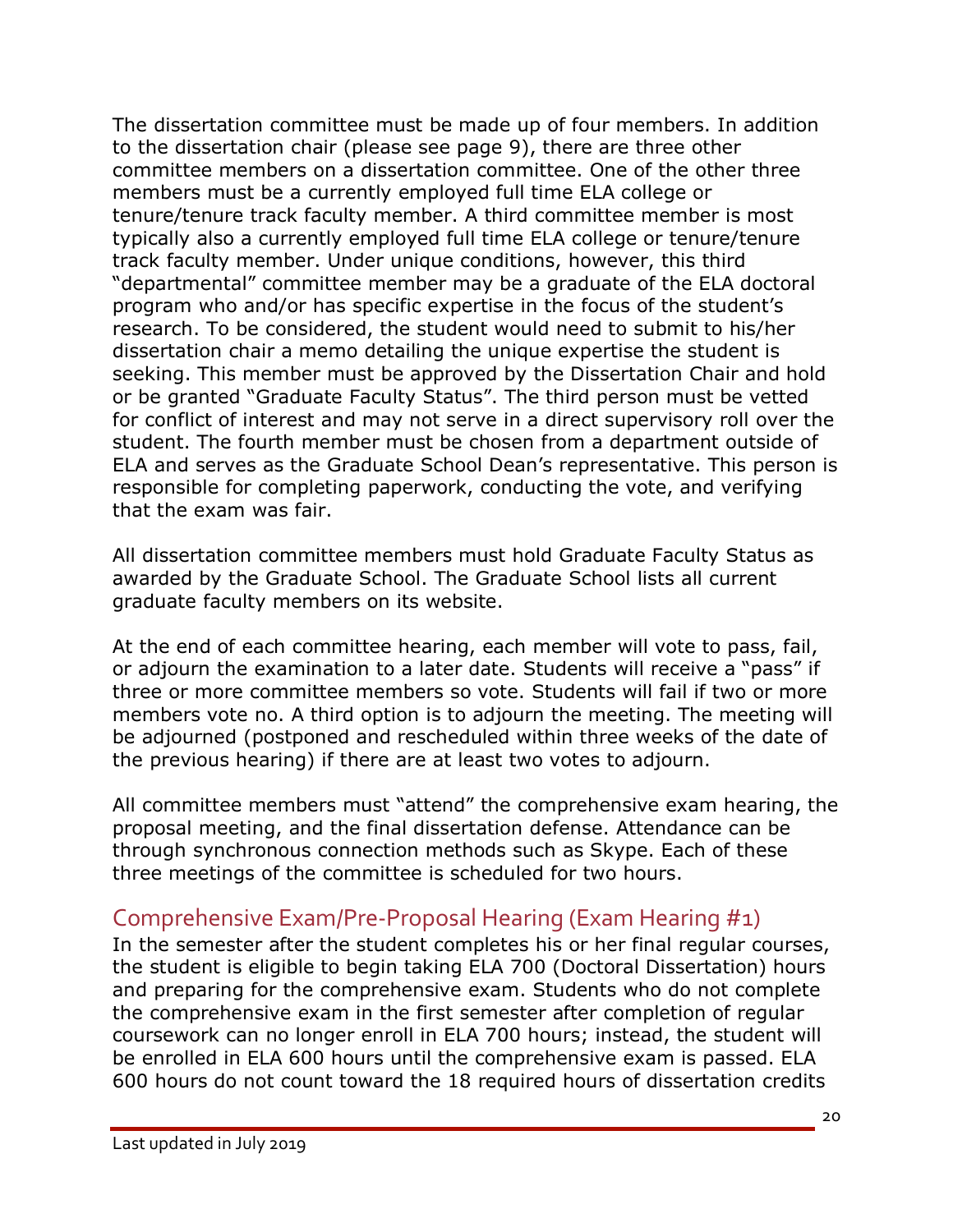(ELA 700), thus a delay in completing the comprehensive exam will cause the student to have to enroll and pay for credit hours that do not count toward the degree. For the spring semester, the comprehensive exam must be taken by April 15th (unless it falls on a weekend or holiday, the deadline will be the Friday before April 15th). For the fall semester, the comprehensive exam must be taken by November 15th (unless it falls on a weekend or holiday, the deadline will be the Friday before November 15th).

If more than six regular academic semesters (fall/spring), or three years have elapsed since the date of the comprehensive examination, the doctoral candidate will be required to participate in the Review Panel (see page 22) retake the courses listed earlier and take another comprehensive examination before admission to the final examination.

All doctoral programs at NMSU are required to have a comprehensive exam. The comprehensive exam in ELA consists of writing a pre-proposal. The proposal is a mini-version of the first three chapters of the dissertation (typically 75-100 pages). Please see Appendix A, Checklist for Pre-Proposal/Comprehensive Exam. Students will work closely with their dissertation chair to flesh out the details of the dissertation's problem statement, background to why the topic is important to education, the study's purpose and significance to the field of educational administration, a summary of key areas of the literature review, and a detailed description of the research method/design, selection of participants, research question(s) and/or research hypothesis(es), and method and description of data analyses procedures for a complete list of topics to include based on type of research methodology used).

Students must provide their committee with a copy of their final document at least 10 working days before the scheduled exam meeting. (Note: the Graduate School suggests seven working days; ELA requires document submission ten working days before the exam). The dissertation committee will hold a two-hour meeting with each student to discuss their proposal, provide feedback on the direction of the dissertation, and formally vote on whether or not the student has passed the comprehensive exam. This vote is then sent to the Graduate School for documentation (please see the Graduate School Handbook for a description of what forms students need to submit to the Graduate School. Students who pass this exam have now advanced to candidacy and can start work on their dissertation.

# Dissertation Proposal Hearing/IRB Submission (Exam Hearing #2)

Once students pass their comprehensive exam, they will work closely with their dissertation chair to complete a full final version of the first three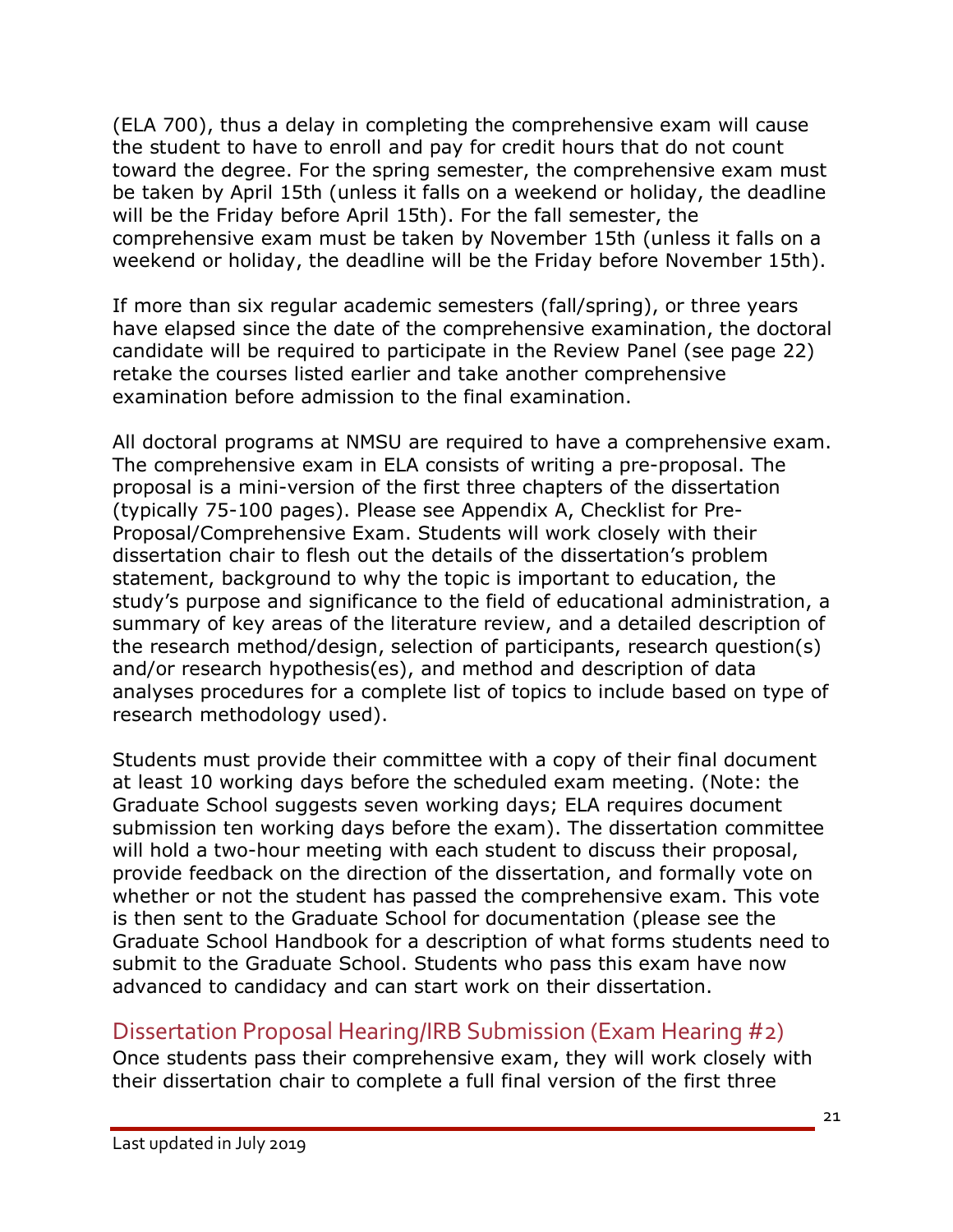chapters of the dissertation. Recommendations made by committee members in the pre-proposal hearing must be addressed both within the document as well as in the Matrix of Revisions form. Please see Appendix B.

The proposal document must conform to the most current APA style rules. Students will not be allowed to schedule the dissertation proposal hearing until the dissertation chair certifies the document is ready to be evaluated by the student's dissertation committee. With the chair's agreement, the student will schedule a meeting with the committee to propose that she or he conduct the fully developed research study. All recommendations agreed upon by the committee in the pre-proposal hearing must be reflected in the final proposal document. Students will, in writing, identify how each change was addressed. At the end of the meeting, the committee votes on whether the student is ready to begin his or her research. Once this committee votes yes, the student may submit the research request to the Institutional Review Board (IRB). This is the research compliance office that must approve any research done by NMSU employees and students. When the IRB gives its approval, the student may then begin to work on the remaining dissertation chapters.

# Dissertation Final Defense (Exam Hearing #3)

When all chapters of the dissertation are completed to the satisfaction of the dissertation chair, the student may schedule the final two-hour dissertation defense meeting with his or her committee members. Again, a copy of the final document must be given to committee members at least 10 working days before the scheduled defense meeting. At the end of the meeting, the committee will vote on whether the student has successfully completed this final exam and can now be called "Doctor." This vote is submitted to the Graduate School for documentation. The student must then incorporate all changes recommended by committee members and finalize the dissertation according to the guidelines and timelines posted on the Graduate School's webpage. It is always the student's responsibility to adhere to Graduate School timelines, forms, and procedures for each required step of the doctoral degree process.

# Review Panel

After six regular academic semesters (fall/spring), or three years of taking ELA 600/700 hours and NOT holding your pre-proposal hearing (comprehensive exam), a student must have a face-to-face Review Panel to determine a course of action. At this time, the student in collaboration with the Review Panel will discuss the best course of action. If the student continues with the program post-Review Panel, the student at a minimum will need to enroll in Quantitative I, Qualitative I, and Dissertation Seminar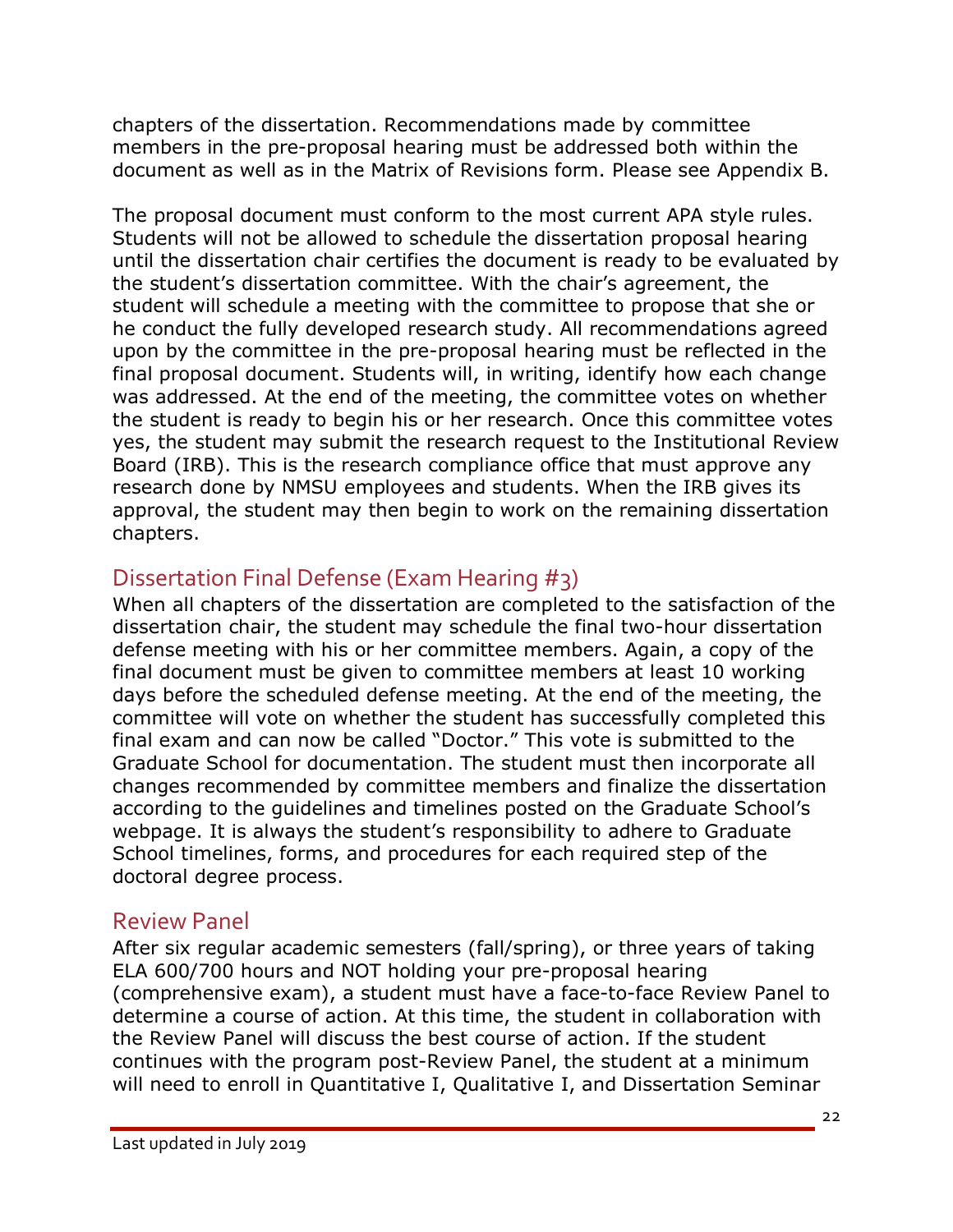at their own expense. Additional courses, may be added should the committee deem it is in the student's best interest and for the purpose of their dissertation. A program of study will be created by the Review Panel, with the course retake process culminating with Dissertation Seminar.

More information will be provided throughout the program and faculty members are available to answer specific questions. The ELA faculty encourages all students to review past dissertations (housed in the NMSU library) over the course of the program so the dissertation format becomes familiar.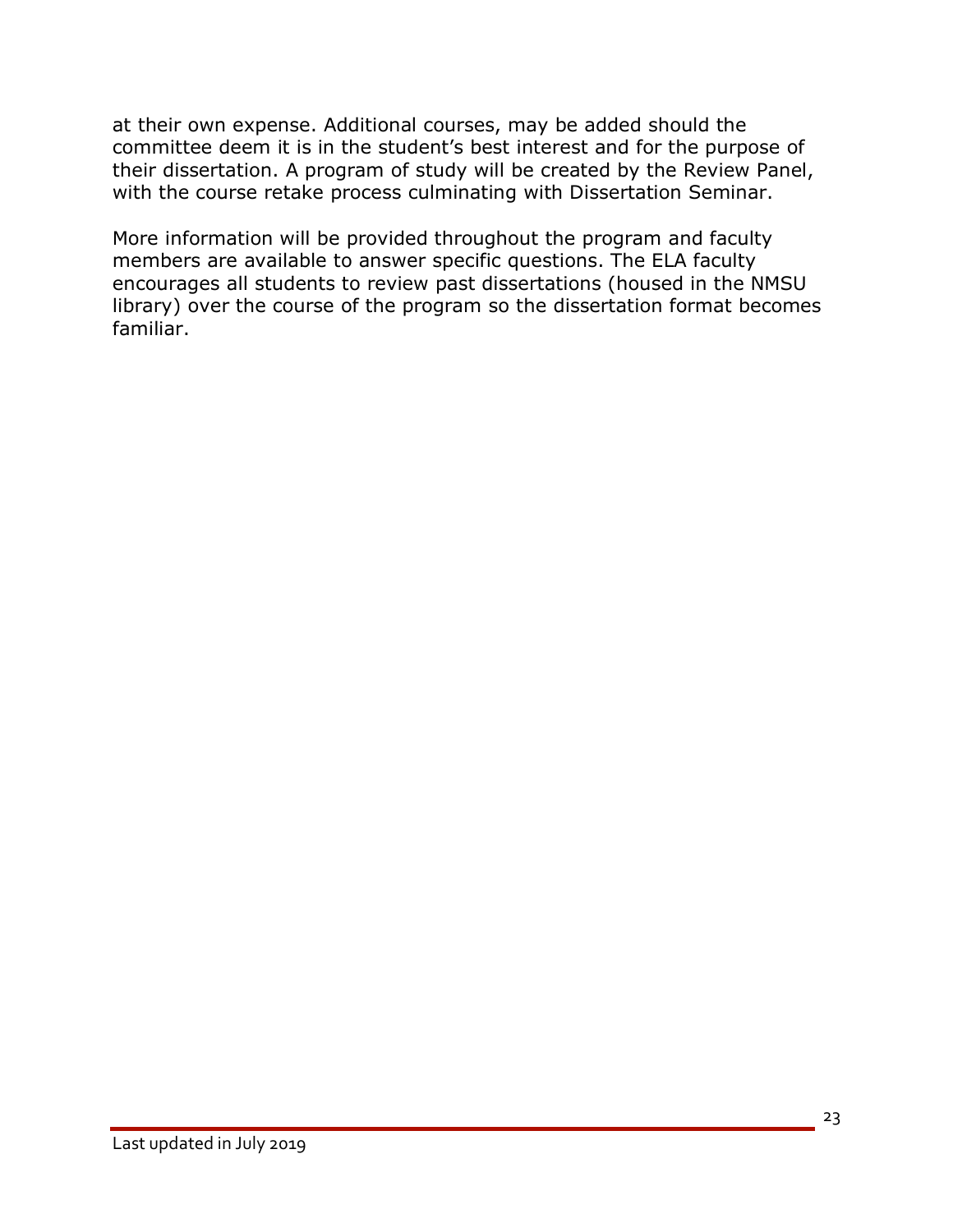# NMSU Graduate Student Resources

#### **American Indian Program** (575) 646-4207 **American Indian Student Center 3015 Andrew Wall Place Las Cruces, NM 88003-8001**

The American Indian Program (AIP) offers services that help American Indian students succeed and achieve their post-secondary goals. We are committed to supporting students on both a personal and an academic level. The AIP nurtures student success by connecting students to on-campus resources and support services, which help students acclimate to NMSU's diverse campus. The AIP provides students with guidance and academic advising, scholarship opportunities, employer recruiting visits, computer and social outlets, library resources, and referral to other campus resources designed to promote student success. https://aip.nmsu.edu/aip-contactinfo/

#### **ASNMSU** (575) 646-4415 **2nd Floor Corbett Center**

The Associated Students of New Mexico State University (ASNMSU) was established as the student government in 1910 with, the purpose of serving the students of New Mexico State University. http://asnmsu.nmsu.edu/

#### **Black Programs** (575) 646-4208 **Garcia Center, Room 135**

The mission of Black Programs, is to unite students of African-American, Caribbean and African descent by increasing the awareness and appreciation of Black history through educational, cultural, social and academic programs. Our mission includes maintaining a vital support network to help students explore their chosen academic fields and succeed in completing their degree program. Black Programs gives the students the support and connections needed to help realize the full potential of each individual. We also deeply encourage students from all backgrounds to participate in our events and student organizations. It is very important for everyone, no matter what their racial/ethnic, religious background, or sexual preference to know they are welcome here and this is a safe place for them to study and have fun. http://blackprograms.nmsu.edu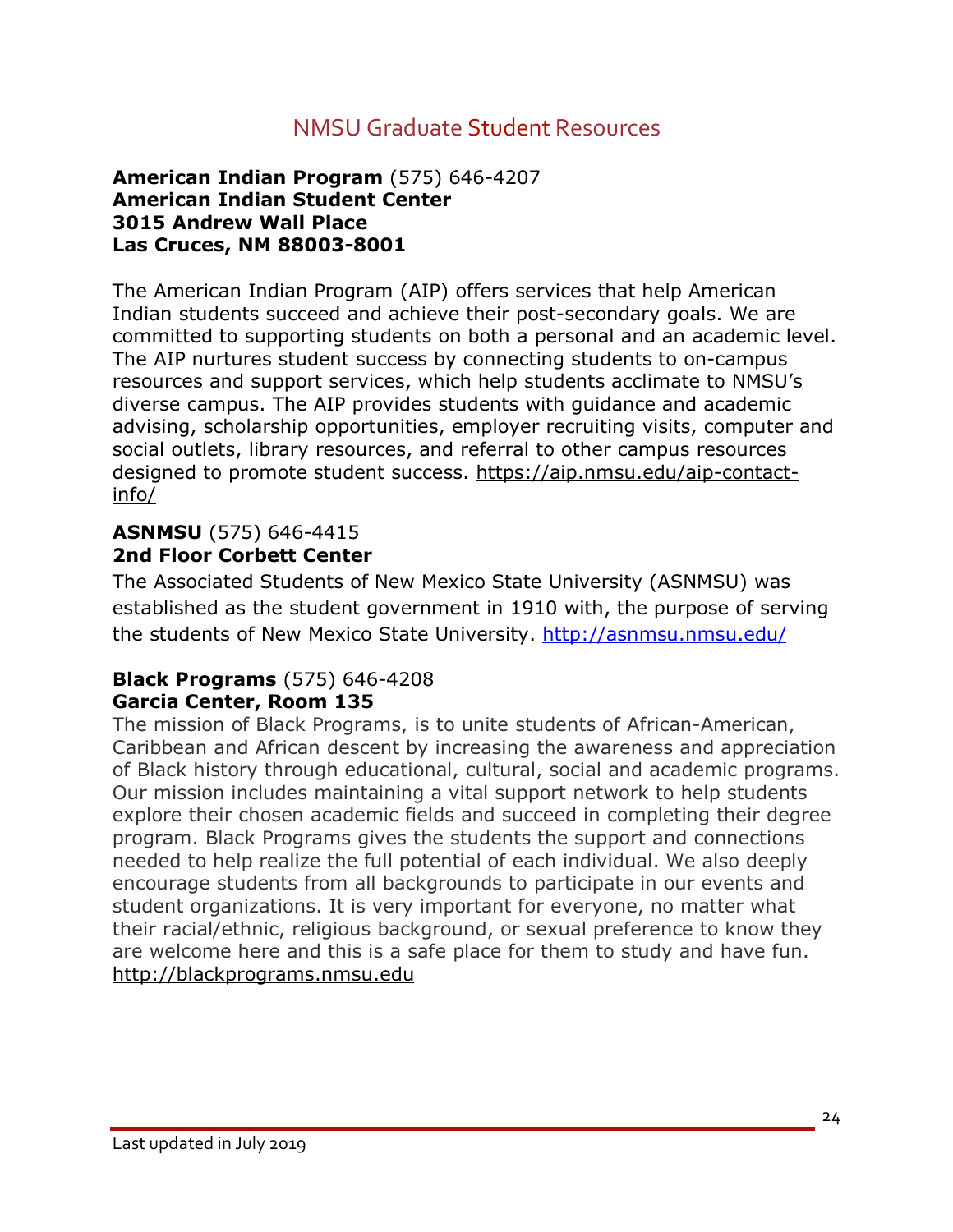#### **Campus Activities** (575) 646-3200 **Corbett Center, Room 235**

Campus Activities offers out of the classroom involvement - an essential complement to the student's academics. Leadership and personal growth opportunities are offered through student organizations, activity programming, Greek Life, and National Student Exchange and Union Program Council. http://campusactivities.nmsu.edu/index.php

#### **Chicano Programs** (575) 646-4206 **Garcia Center, Room 128**

Chicano Programs supports students of ALL ethnic/racial backgrounds. However, for the purposes of our work, the word "Chicano" in the name of our office, is intended to also include students who identify as Hispanic, Mexican-American, Latino, Puerto Rican, U.S. Cuban, etc. The program specializes in supporting first-generation/low income college students in navigating the university environment. Chicano Programs at NMSU is a support service that promotes and empowers all student success through education, advocacy and development of cultural literacy. https://chicano.nmsu.edu

# **Graduate Catalog**

Find out important academic information specifically for graduate students. The catalog should be kept throughout coursework work at NMSU. It contains detailed information about degree requirements and course descriptions. http://catalog.nmsu.edu/graduate/

# **Graduate School Assistantships**

ELA has a limited number of Graduate Assistantships available for our students. The assistantship can be awarded up to 20 hours a week per semester. To qualify, students must be enrolled full-time (9 credit hours), not be otherwise employed, and be in academic good standing. To apply for a Graduate Assistantship in ELA, please contact Alma Meza in the ELA office.

#### **LGBT + Programs** (575) 646-7031 **Corbett Center, Room 204A**

LGBT+ Programs is committed to the wellness and success of all students, faculty, and staff in their expression of gender and sexuality at NMSU. LGBT+ Programs provides advocacy, resources, education, and programming to the college community. We welcome all students to utilize our facility, which includes a computer lab, LGBT+ themed library, and lounge. LGBT+ Programs exists to meet the needs of our LGBT+ students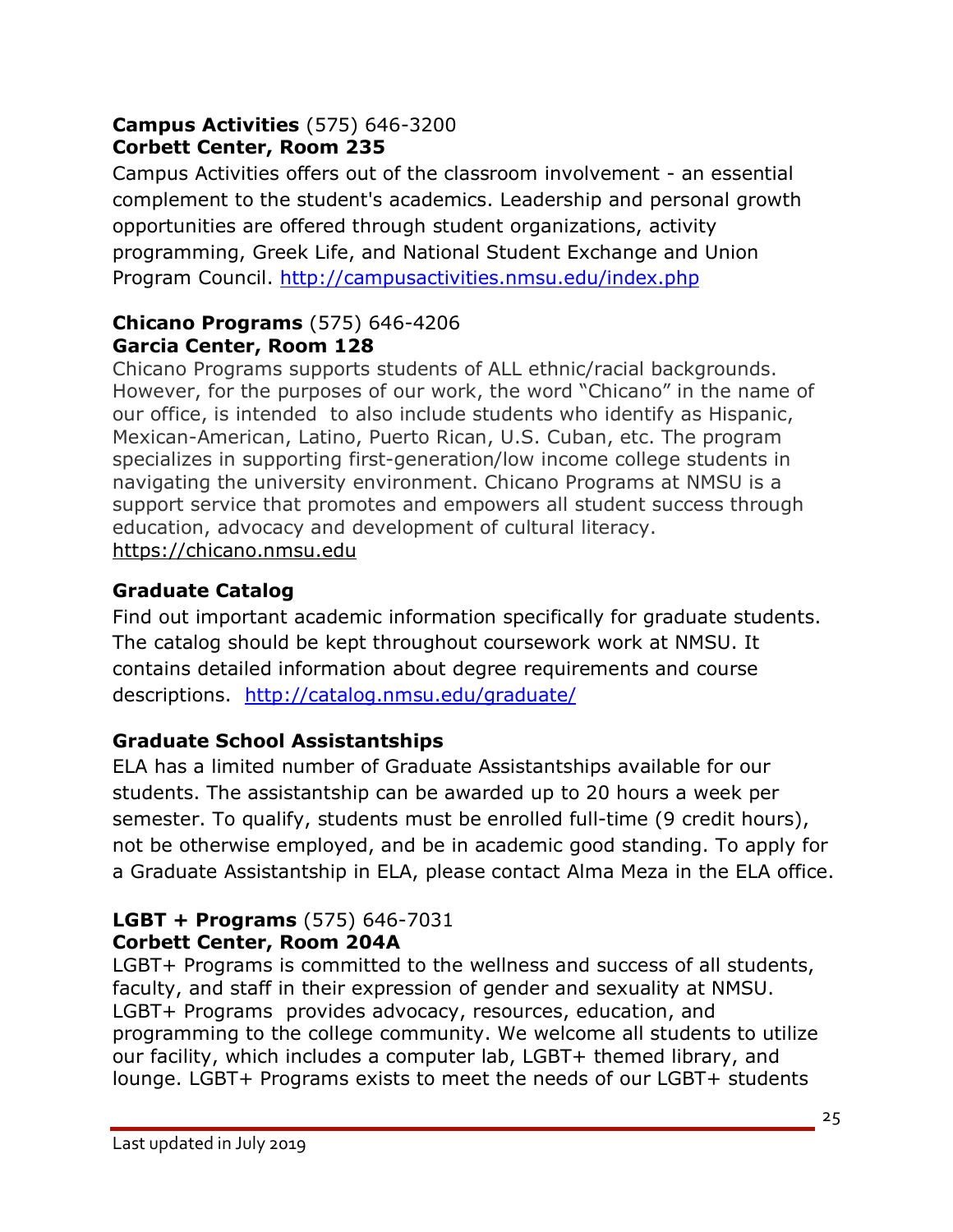and to welcome and encourage the expression and success of all NMSU students. We strive to help the campus community develop policies and strategies to meet the needs of our diverse students, faculty, and staff. Our mission is to promote inclusion and diversity at NMSU. https://lgbt.nmsu.edu

# **Student Organizations**

You can find a list of various student organizations at NMSU. They are classified by the type of organization they are. Of particular interest is the Graduate Student Council, which is the student organization that represents graduate student issues in various NMSU administration committees. http://upc.nmsu.edu/charter/list.php?select=all

#### **Student Union** (575) 646-4411 **Corbett Center Student Union**

The student union is home to various food facilities, post office, student government, game room, computer lab, study areas, ATMs, meeting room space and administrative offices.

http://www.nmsu.edu/General/Maps/buildings/corbett.html

# **Writing Center** (575) 646-5297

#### **Clara Belle Williams Hall, Room 102**

The Writing Center provides one-on-one writing consultation, feedback and brainstorming assistance on any writing assignment for all undergraduate and graduate students.

http://www.nmsu.edu/~english/resources/writingcenter/

# NMSU General Student Resources

#### **Barnes and Noble bookstore** (575) 646-4431 **1400 East University**

The NMSU Bookstore is one source for all course materials, official NMSU apparel and computer products at special discounted student prices. http://www.nmsubookstore.com/

#### **Canvas**

Canvas is a web-based, interactive, e-learning management system used by NMSU. It allows for instructors to use the Internet to deliver a course and allows for distance education students to continue in their education without being physically on the NMSU campus. http://learn.nmsu.edu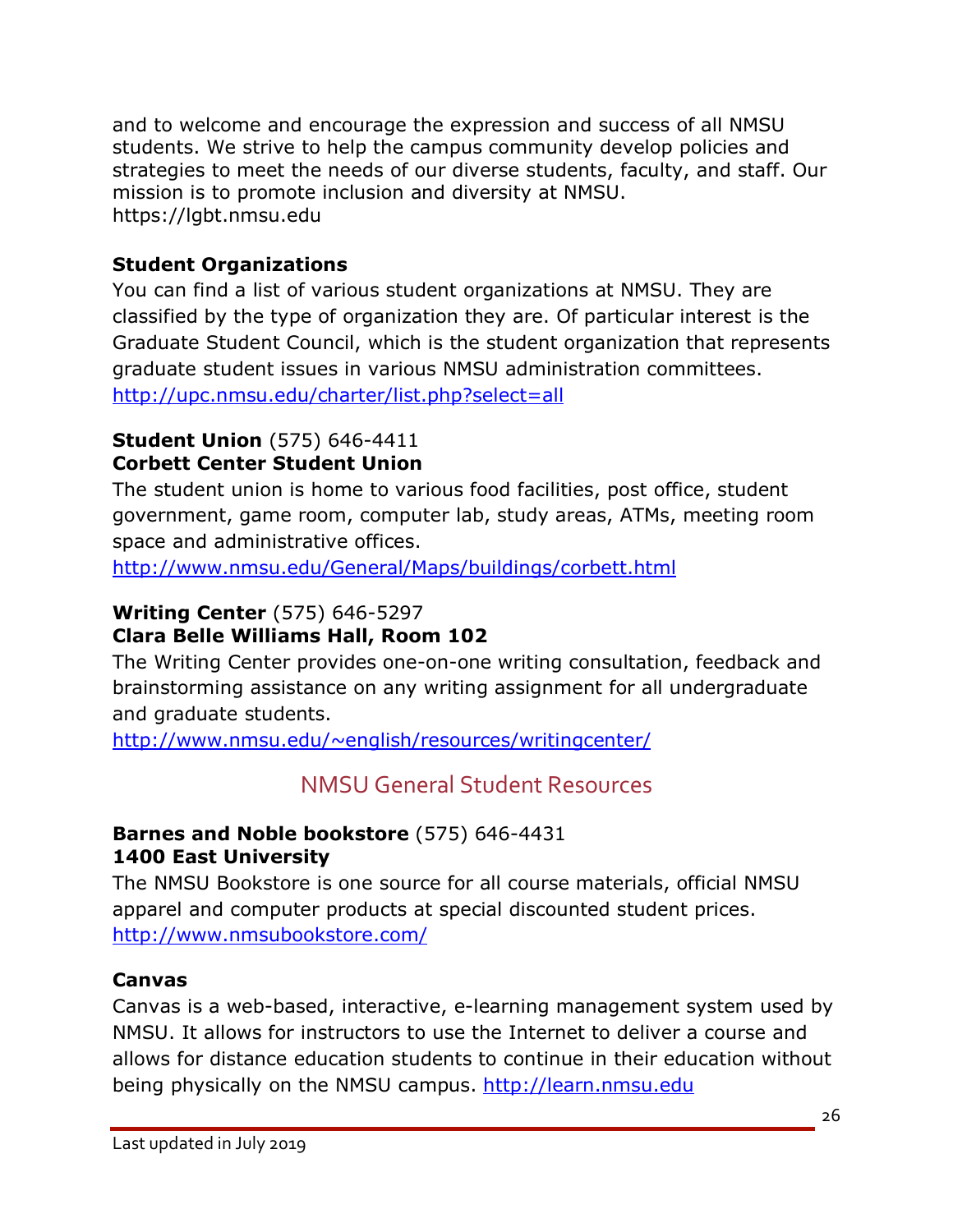# **Course Schedules**

The University's course schedule is posted on the NMSU website every semester and contains important information about classes, registration, tuition, and fees.

http://www.nmsu.edu/course/

# **ID Card Services** (575) 646-4835 **First Floor Corbett Center Room 137**

All regularly enrolled students and Faculty/Staff are required to have an NMSU identification (ID) card. Students must present a valid ID card to university units and/or personnel to verify eligibility to access campus facilities, services, and privileges. Student ID cards also works as library cards. http://www.nmsu.edu/~idsvs/

# **myNMSU**

myNMSU is a one stop site where students check nmsu.edu emails, register for classes, check on student employment, view their grade history and check on the status of their financial aid. http://my.nmsu.edu

# **NMSU Academic Calendar**

The calendar provides a list of important dates for all students, faculty, and staff of NMSU. http://www.nmsu.edu/General/academic\_calendar.html

# **NMSU Student Handbook**

In the Handbook, you can find various student policies concerning academic and non-academic misconduct, discipline guidelines as well as guidelines for the appeal process. http://deanofstudents.nmsu.edu/student-handbook/

# **Office of the Registrar (575) 646-3411 Educational Services Building**

The Office of the Registrar handles all admissions for NMSU. One can apply for a degree through the office, as well as order duplicate diplomas or request transcripts. http://www.nmsu.edu/~registra/index.html

# **Office of the Registrar, Educational Services Building**

Official transcripts and academic records can be requested through the NMSU Registrar's Office. Student enrollment status is continually updated and unofficial transcripts and academic records are maintained for all past or present students. http://www.nmsu.edu/~registra/transcripts/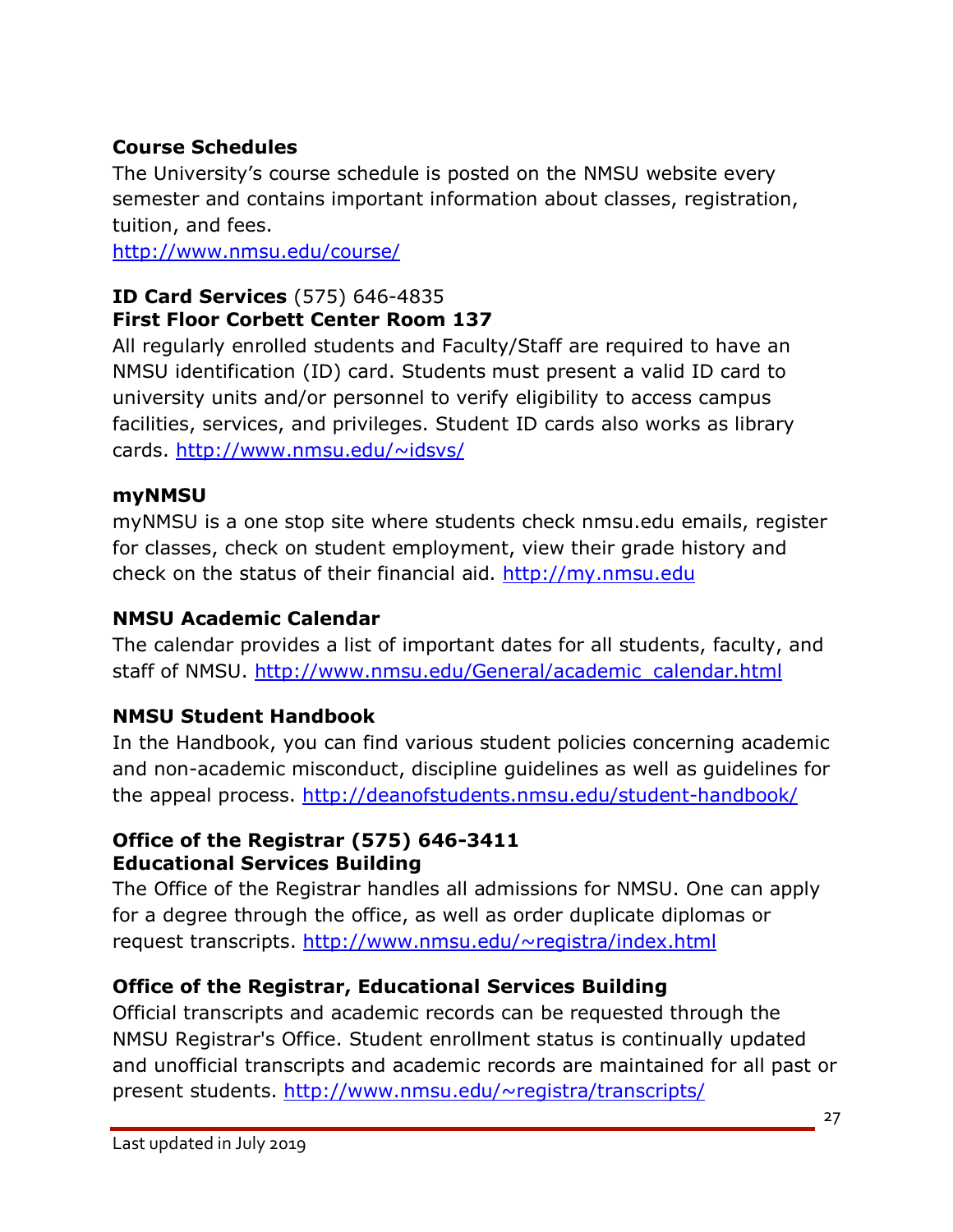# Financial Support

#### **Financial Aid and Scholarships** (575) 646-4105 **Educational Services Building**

The Financial Aid Office provides assistance and information on scholarships, grants, student loans, and work-study employment. http://fa.nmsu.edu/

**University Accounts Receivable** (575) 646-4911 **Educational Services Building** University Accounts Receivable handles student tuition and fee billing and receivables. http://www.nmsu.edu/~uar/

# Campus Services

#### **Campus Tutoring Services** (575) 646-6050 or (575) 646-1342 **Student Success Center - Zuhl Library, 2nd Level**

Campus Tutoring Services provides afternoon, evening, and weekend tutoring to NMSU students at no charge. Online tutoring is also available. Appointments are not required. For specific information about subjects, hours, & locations, visit the website. http://ssc.nmsu.edu/zuhl/tutoring

#### **Career Services** (575) 646-1631 **Garcia Annex, Room 224**

Career Services offers career fairs, career advising, on-campus recruiting, practice interview sessions, resume reviews, and workshops. All students are eligible to use services. http://careerservices.nmsu.edu/

#### **Counseling Center** (575) 646-2731 **Garcia Annex, Room 100**

The Counseling Center provides individual and group counseling services for students at no charge. Counseling is available for issues such as stress, eating disorders, incest, gender, and family concerns. Crisis assistance is offered on a walk-in basis. All main campus students are eligible to use services. http://www.nmsu.edu/~counsel/cc/index.html

#### **Military and Veterans Affairs** (575) 646-4524 **Corbett Center, Room 244**

New Mexico State University (NMSU) is a military and veteran friendly university, striving to provide the best possible service to our current and former service members as they pursue their educational goals. Military and Veterans Programs (MVP) promotes lifelong learning and professional development for military, veterans, and their families by offering several benefits for military and veteran students. https://mvp.nmsu.edu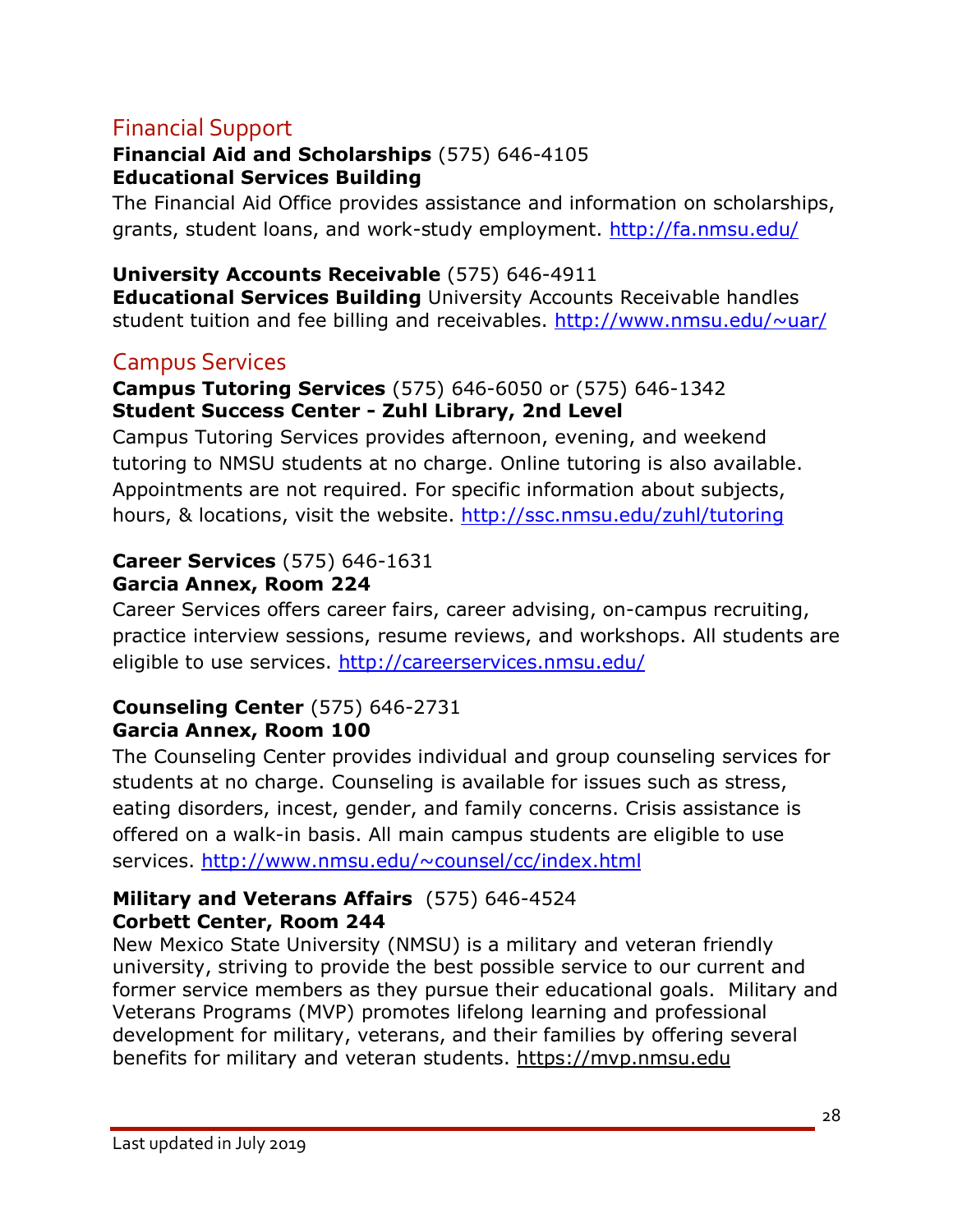#### **Student Accessibility Services** (575) 646-6840 **Corbett Center, Room 244**

Services for Students with Disabilities is committed to providing reasonable accommodations for qualified students in accordance with state and federal laws. SAS offers a variety of services to students with documented physical, learning, or psychological disabilities. Students must bring in documentation supporting the needed accommodation, fill out our Student Information Form, and meet with the SSD Coordinator before accommodations can be made. http://www.nmsu.edu/~ssd/

# Health & Wellness

# **Aggie Fit** (575) 646-2907

The program offers access to both the Activity Center & Natatorium and group fitness classes and participation in intramurals. http://wellness.nmsu.edu/aggiefit/

# **Aquatic Center** (575) 646-3518

**Aquatic Center, on Stewart Street between Locust and Williams Ave.** The Aquatic Center is NMSU's aquatic resource center. It provides the venue for intercollegiate sports, intermural sports and recreational swimming. http://recsport.nmsu.edu/aquatics/

#### **Campus Health Center** (575) 646-1512 **Corner of Breland and Stewart streets**

The Campus Health Center offers outpatient primary healthcare by a staff of physicians, nurse practitioners, and other healthcare professionals. Full and part-time NMSU undergraduate and graduate students with valid NMSU ID and verification of enrollment are eligible for services. Fees are charged for Lab, X-ray, or Pharmacy services, as well as for any medical supplies. Insurance claim filing assistance is offered with proof of insurance and receipts. Students may obtain additional information on supplemental health insurance through the SHC Insurance Office. http://wellness.nmsu.edu/shc/

# **Recreational Sports/Activity Center** (575) 646-2907

Open recreation and weight room facilities are available to students with a full-time ID or paid activity pass. Intramurals, outdoor recreation, and Fitness/Wellness programming are available. Published open recreation and weight room hours are available at the center.

http://www.nmsu.edu/~recsport/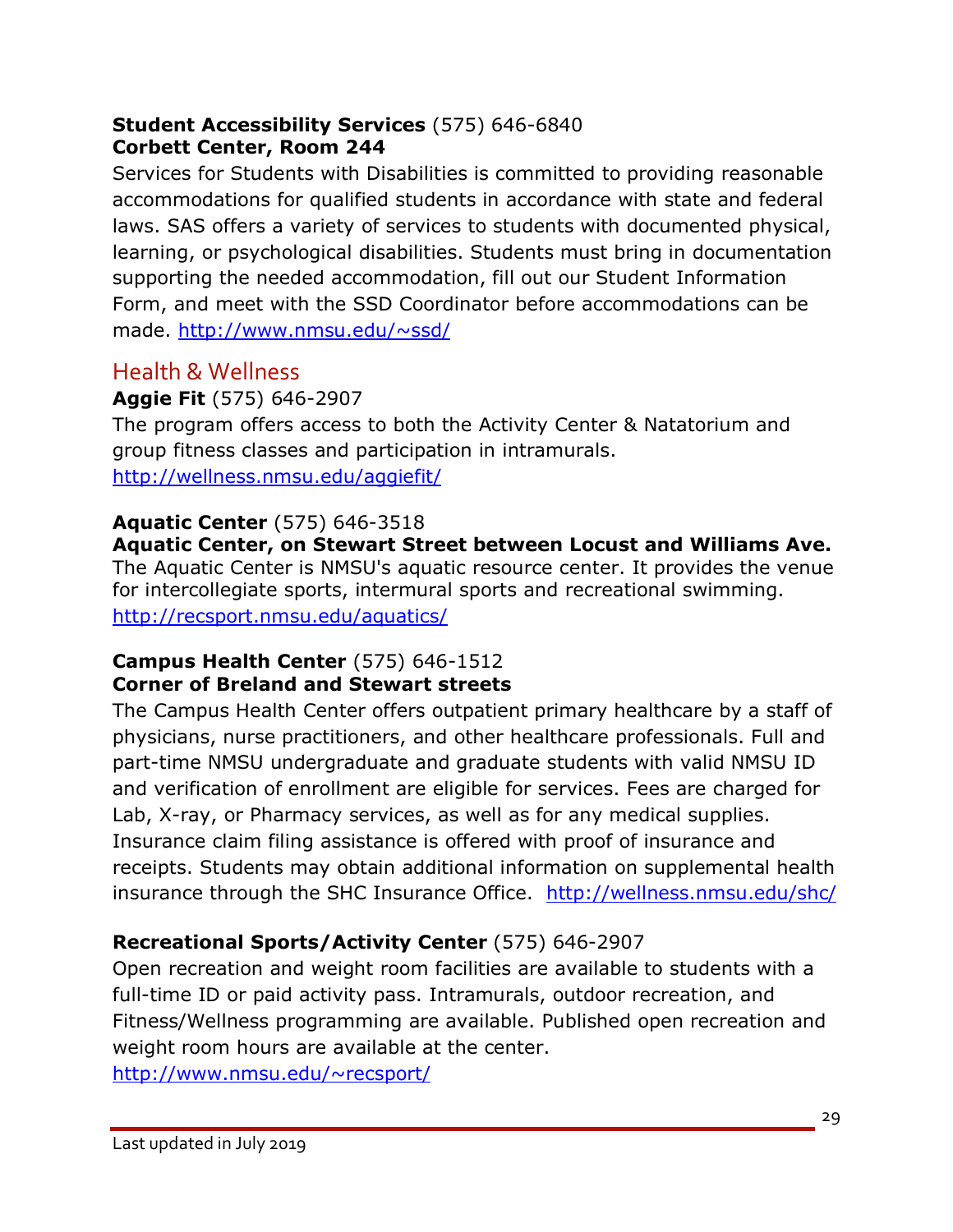# Library Services

#### **NMSU Libraries** (575) 646-2932

NMSU Libraries offer over 1 million volumes in 2 locations on campus: Zuhl Library and Branson Hall Library. Any permanent New Mexico resident can check out a total of 5 books at any one time from the NMSU Libraries. http://lib.nmsu.edu/index.shtml

#### **Zuhl Library Copy Center** (575) 646-6910 **Zuhl Library, 1st floor**

The NMSU Zuhl Copy Center provides a fast, cost-effective and high-quality document duplicating and finishing service to the University community. http://lib.nmsu.edu/depts/accserv/copycenter.shtml

# Parking & Transportation

# **Crimson Cab (575) 524-TAXI (8294)**

Crimson Cab provides a FREE cab ride with a valid NMSU ID. Call 575.524.TAXI 7 days a week from 9 pm to 5 am. Don't drink and drive. http://asnmsu.nmsu.edu/aggie-transportation/crimson-cab/

#### **Parking Department** (575) 646-1839

#### **725 College Drive (at the northeast corner of College Dr. & Union Ave.)**

The NMSU Parking Department is responsible for administering the parking program for NMSU. This includes issuing parking permits, enforcing parking regulations, and maintenance and development of parking lots. The free lots are indicated by a brown color on the official parking map. Permits are not required to park in free lots. Visitors may use metered spaces, obtain a free weekly visitor parking permit from the Parking Department, or obtain a free daily e-permit on-line at http://www.campusvisitor.com.

http://www.nmsuparking.com/

# **Pete's Pickup** (575) 646-1111

Campus can be a little scary late at night. Whether you've been studying late at the library, had a late extracurricular meeting, or if you're out late on campus for any other reason, you can always call Pete's Pickup for a safe escort to your car or dorm. Pete's Pickup will take you anywhere on campus. http://asnmsu.nmsu.edu/programs/petespickup/index.html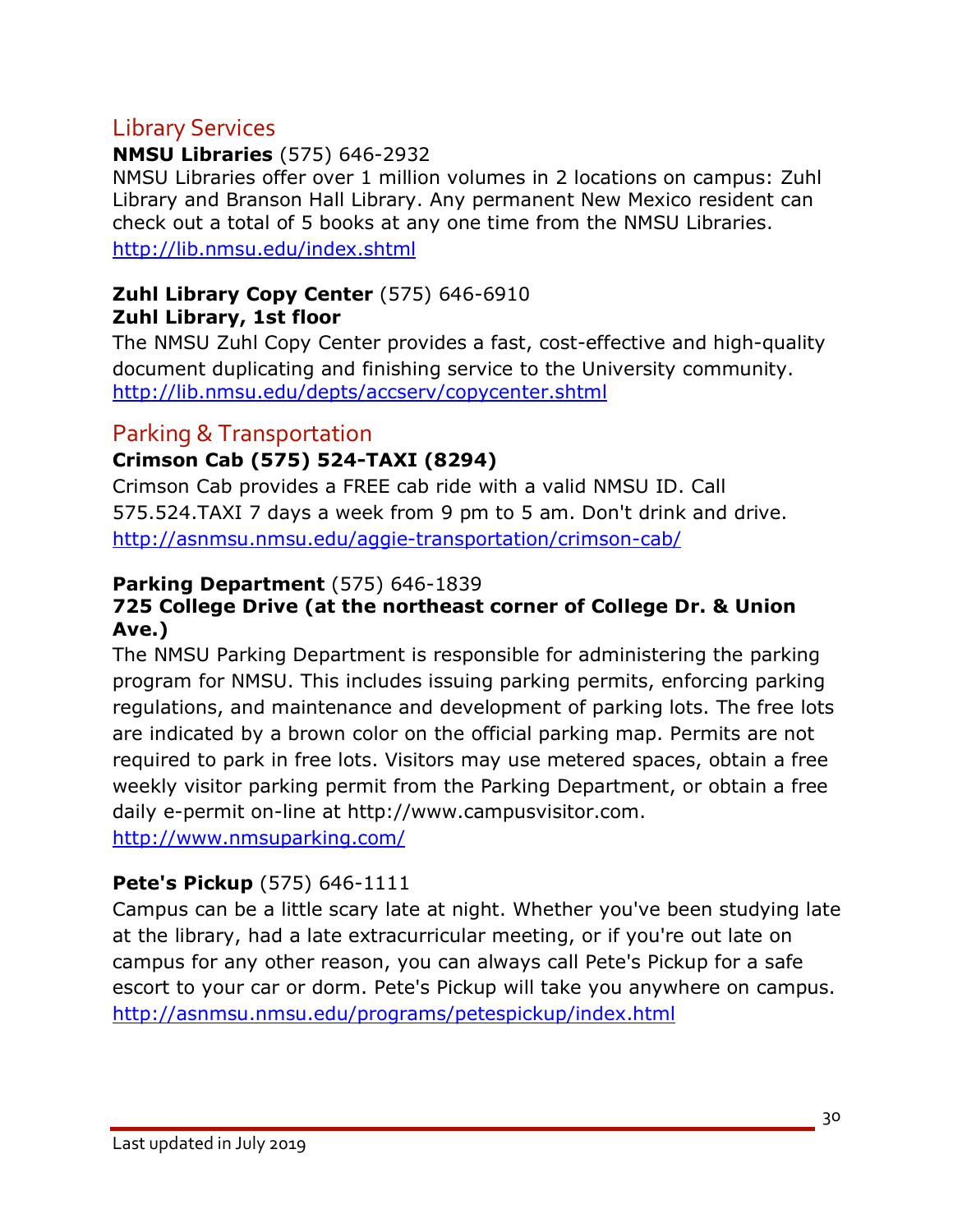# Computer & Technical Services

# **Accounts and Passwords** (575) 646-1840

Access to a variety of NMSU online services are based on usernames and passwords. NMSU students can activate the new credential by going to http://my.nmsu.edu and clicking on the "Register Now" button. http://ict.nmsu.edu/eaccounts.html

#### **ICT Customer Service and Helpdesk** (575) 646-1840 **ICT Building (Across from O'Donnell Hall, behind the New Science Hall) Room 140**

ICT Customer Service provides assistance for NMSU's voice, video, data, network and Information Technology needs at NMSU. The ICT Helpdesk in Room 140 also provides walk-in support for many common software and desktop computer issues. http://ict.nmsu.edu/csc/index.html

# **Student Technology**

The Student Technology site is your one-stop source for information and instruction about technology at NMSU. The site can be used as a reference for computing-related questions. http://studenttech.nmsu.edu/

#### **Student Information Management (575) 646-PETE (7383) Educational Services Building**

Student Information Management (Pete's one-stop-shop) works in partnership with the Division of Student Success and the NMSU community to provide functional, technical, and business intelligence support services for student administrative and reporting systems. Contact by email is available also: onestop@nmsu.edu or http://sim.nmsu.edu/

# Campus Safety

#### **Fire Department** (575) 646-2519 **Corner of Wells St. and Research Ave.**

The NMSU Dept. of Fire & Emergency Services (DFES) provides emergency response for the NMSU main campus. DFES also provides fire prevention and various forms of public education related to emergency services. http://www.fire.nmsu.edu/

#### **NMSU Police** (575) 646-3311 **725 College Drive, Las Cruces, NM 88003**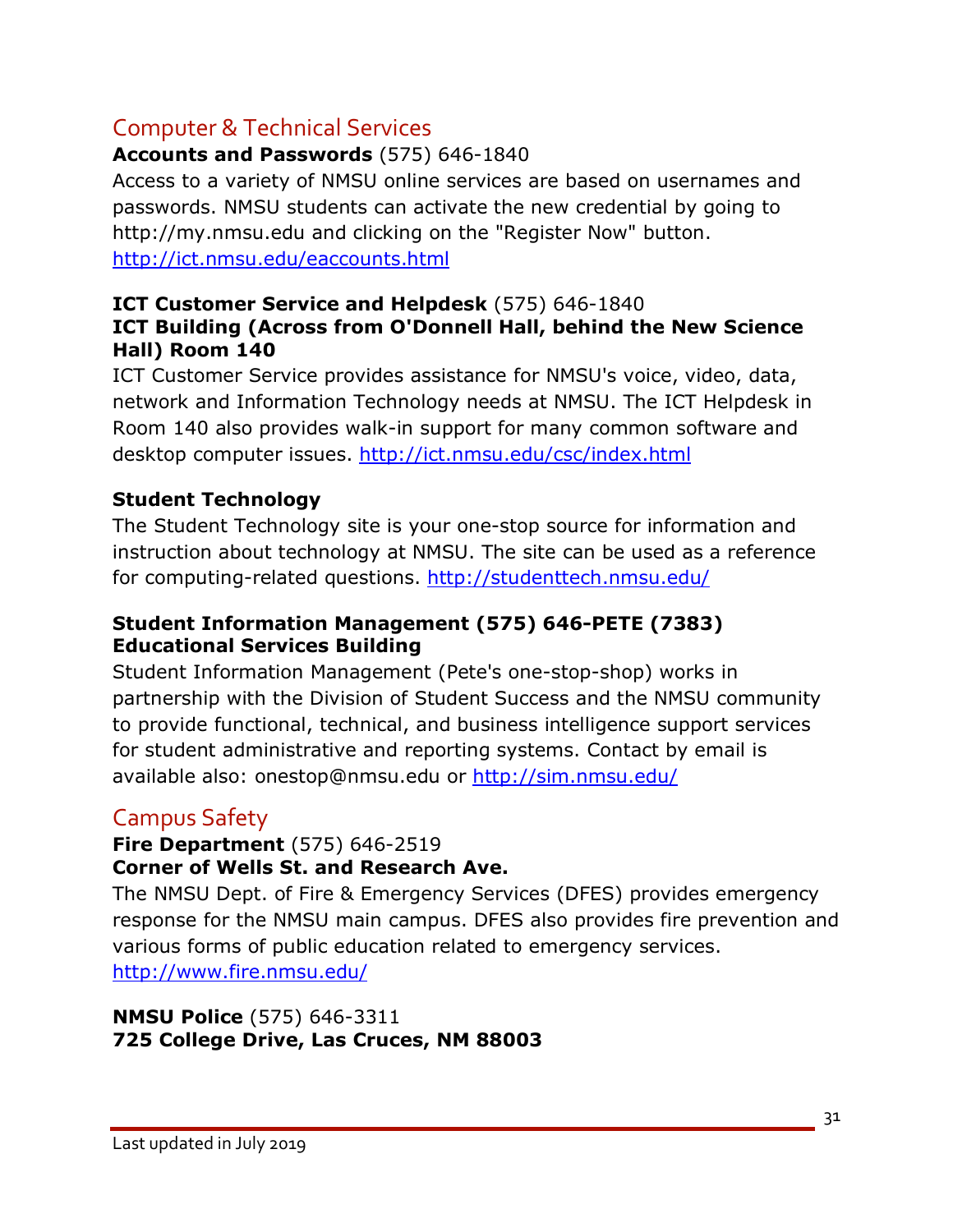The NMSU Police Department is a full service, 24-hour a day police agency, complete with its own enhanced 911 emergency dispatch center, criminal investigations section, and training staff. http://www.nmsupolice.com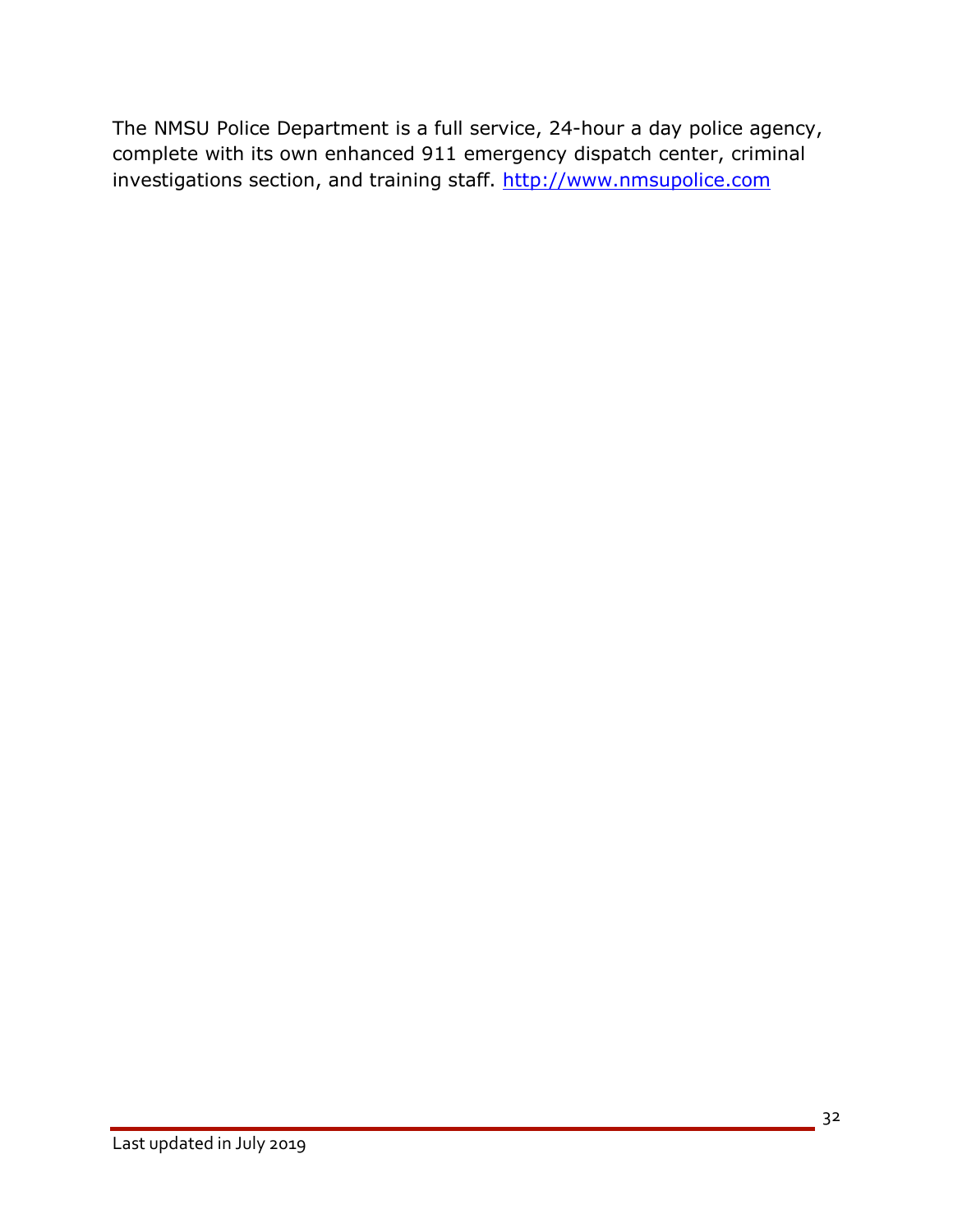# Appendix A: List of Approved Conferences

#### **Spring**

ACPA Annual Conference http://convention.myacpa.org/boston2019/

American Association of Community Colleges (AACC) http://www.aacc.nche.edu/newsevents/Events/convention2

American Educational Research Association (AERA) http://www.aera.net/

Conference on Academic Research in Education (CARE) https://www.care-conference.net

Critical Race Studies in Education Association (CRSEA) http://www.crsea.org

NASPA Annual Conference https://www.naspa.org/about

The Council for the Study of Community Colleges (CSCC) http://www.cscconline.org/

#### **Fall**

Association for the Study of Higher Education (ASHE) http://www.ashe.ws/

International Leadership Association (ILA) http://www.ila-net.org/

National Association for Multicultural Education (NAME) https://www.nameorg.org

National Indian Education Association (NIEA) http://www.niea.org/

Research on Women and Education (RWE) http://www.rwesig.net/

University Council for Educational Administration (UCEA) http://www.ucea.org/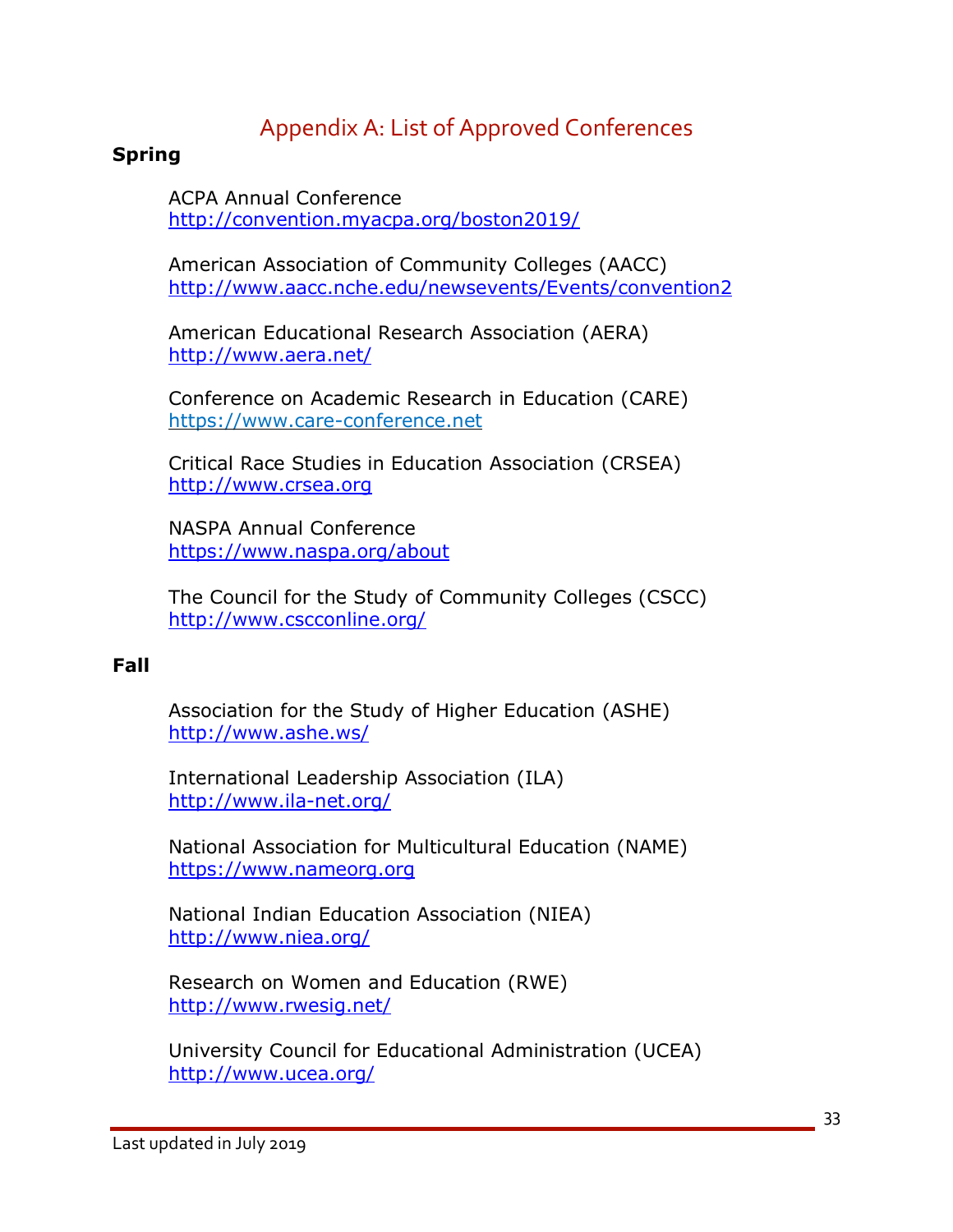# Appendix B: Checklist for Pre-Proposal/Comprehensive Exam

Completed Pre-Proposal draft of chapters 1-3

1-inch margins for entire document

Entire document adheres to APA 6<sup>th</sup> formatting

 Recommended page allotment for each chapter (Chapter 1: 14-18 pages, Chapter 2: 50 pages minimum, Chapter 3:14-20)

Consent Form (if applicable)

Interview Questions (if applicable)

 Participant Recruitment Materials (Call for Participation Messages, Flyers, etc.)

Completed Table of Contents

Full list of references checked and cross checked

Spelling and Grammar Correct

Copy of PowerPoint Presentation (3-4 slides per page/black and white)

Light refreshments/beverages

Pre-proposal must be completed by April 15<sup>th</sup> of spring semester and November 15th of fall semester

| <b>Student Name:</b> | Student Signature: |
|----------------------|--------------------|
| Date:                |                    |
|                      |                    |

| <b>Chair Name:</b> | <b>Chair Signature:</b> |  |  |  |  |
|--------------------|-------------------------|--|--|--|--|
| Date:              |                         |  |  |  |  |